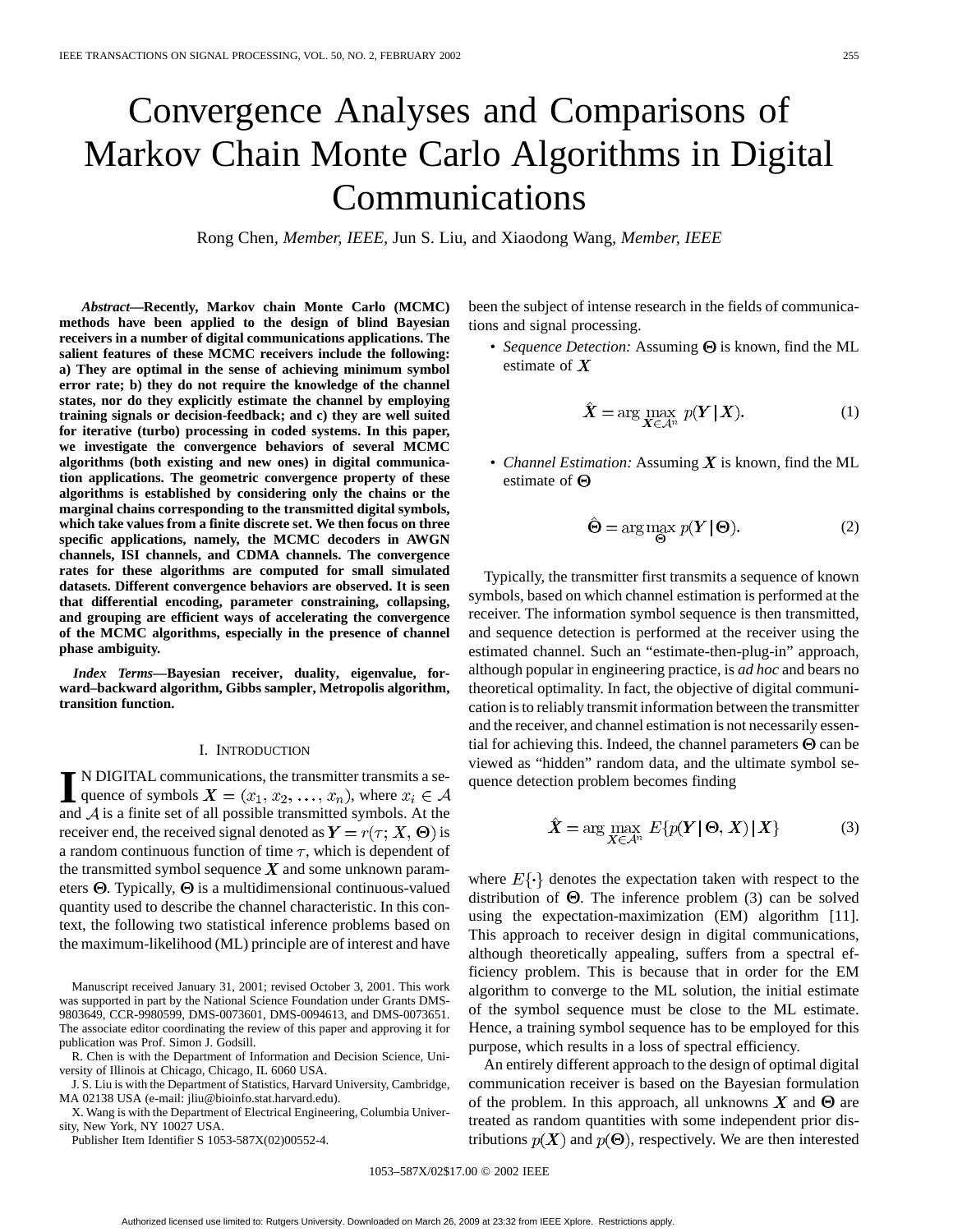in computing the *a posteriori* probability distribution of each transmitted symbol

$$
P(x_t = a_j | \mathbf{Y}) = \sum_{\mathbf{X}_{[-t]} \in \mathcal{A}^{n-1}} p(\mathbf{X} | \mathbf{Y})
$$
(4)

$$
= \sum_{\mathbf{X}_{[-t]} \in \mathcal{A}^{n-1}} \int p(\mathbf{X}, \Theta | \mathbf{Y}) \, d\Theta \quad (5)
$$

 $\forall a_j \in \mathcal{A}$ , where  $X_{[-t]} \stackrel{\Delta}{=} X \setminus x_i$ . Note that the joint posterior density in (5) can be written as

$$
p(X, \Theta | Y) \propto p(Y | X, \Theta) p(X) p(\Theta).
$$
 (6)

The computation in (5) is clearly prohibitive, and we therefore resort to Monte Carlo method. Suppose we can generate random samples (either independent or dependent)

$$
\left(X^{(1)},\boldsymbol{\Theta}^{(1)}\right),\left(X^{(2)},\boldsymbol{\Theta}^{(2)}\right),\ldots,\left(X^{(m)},\boldsymbol{\Theta}^{(m)}\right)
$$

from the joint posterior distribution (6) or samples from the marginal distribution

$$
p(X | Y) = \int p(X, \Theta | Y) d\Theta. \tag{7}
$$

Then, we can approximate the marginal posterior  $p(x_i|Y)$  by the empirical distribution based on the corresponding component in the Monte Carlo sample, i.e.,  $x_i^{(1)}, x_i^{(2)}, \ldots, x_i^{(m)}$ , and approximate the inference (5) by

$$
P(x_i = a_j | \mathbf{Y}) \cong \frac{1}{m} \sum_{\ell=1}^m \delta\left(x_i^{(\ell)} = a_j\right) \tag{8}
$$

where  $\delta(\cdot)$  is an indicator function such that  $\delta(x=a) = 1$  if  $x = a$ , and  $\delta(x = a) = 0$  if  $x \neq a$ . Markov chain Monte Carlo (MCMC) methods such as the Gibbs sampler and the Metropolis algorithm [14] are effective means for achieving the sampling from the posterior distributions (6) or (7).

The first application of the Gibbs sampler to the design of Bayesian receiver in digital communications appeared in [6], where a blind equalizer based on the Gibbs sampler was proposed for symbol recovery in an intersymbol-interference (ISI) channel. Recently, this approach has been applied to treat more complicated communication systems, such as the coded ISI channel [23] and the coded code-division multiple-access (CDMA) channel [22], with Gaussian or impulsive ambient noise. A salient feature of these Gibbs-sampler-based receivers is that they can incorporate the *a priori* symbol probabilities, and they produce as output the *a posteriori* symbol probabilities—that is, they are *soft-input soft-output* algorithms. Hence, these methods are well suited for iterative processing in a coded system, which allows the symbol detector to refine its processing based on the decoding stage, and vice versa [22], [23].

Our recent studies [22], [23] have focused on developing Bayesian receiver algorithms based on the Gibbs sampler. However, the convergence behavior of the Gibbs sampler in these digital communication applications has not been thoroughly examined. In this paper, we first establish the general convergence properties of the MCMC algorithms used in these Bayesian receivers. We then discuss a few specific MCMC detectors in AWGN, ISI, and the CDMA channels. The convergence rates of these algorithms are computed for small data sizes, in which different convergence behaviors are observed.

For a different type of deconvolution problems, [1] proposed a fancier MCMC algorithm that, in addition to the regular Gibbs sampler, uses also a reversible-jump proposal. The geometric convergence of their algorithm was proved by using a method pioneered by [17]. A similar technique has also been used in [18], [19] to bound the convergence rate of a MCMC sampler. In comparison with their methods, the arguments in this paper are simpler and more intuitive. Besides proposing a few new MCMC algorithms and establishing the qualitative convergence properties of these and some Gibbs sampling algorithms proposed earlier in the literature, this paper emphasizes the understanding of the nature of these algorithms: What causes their slow convergence, and how we can improve them.

The rest of this paper is organized as follows. In Section II, we provide some general convergence results for MCMC samplers and, in particular, those applicable to the Bayesian digital communication receivers. In Sections III–V, we study the convergence properties of several specific MCMC receivers based on the Gibbs sampler in AWGN channels, ISI channels, and CDMA channels, respectively. Section VI contains the conclusion.

## II. CONVERGENCE OF MCMC SAMPLERS

In all MCMC algorithms, a Markov transition rule (or kernel) is first constructed so that its limiting distribution is the desired posterior distribution. Then, a realization of the Markov chain based on this transition rule is generated, with an arbitrary initial value. If the Markov chain converges to its equilibrium distribution, then after certain burn-in period, the realization of the Markov chain can be used as *correlated samples* from the target distribution. The convergence rate of the Markov chain affects not only the necessary length of the burn-in period but the efficiency of the posterior estimation based on the Monte Carlo samples as well. When the convergence rate is low, the autocorrelations among the realized Monte Carlo draws are high, resulting in an inaccurate estimate by using (8). In this section, we provide some simple theoretical results that are directly related to the algorithms to be studied. More details can be found in [14].

# *A. Basics of Markov Chain*

Suppose  $X^{(1)}, X^{(2)}, \ldots, X^{(n)}, \ldots$  are the realizations of a Markov chain defined on the state space  $E$ . Let  $\mathcal E$  be the a countably generated  $\sigma$ -algebra on **E**. Let  $P(x, \cdot)$  denote the transition function for the chain. That is,  $P(x, A) = P(X^{(t+1)} \in$  $A|X^{(t)} = x$  for all  $A \in \mathcal{E}$  and  $x \in E$ . To conform with the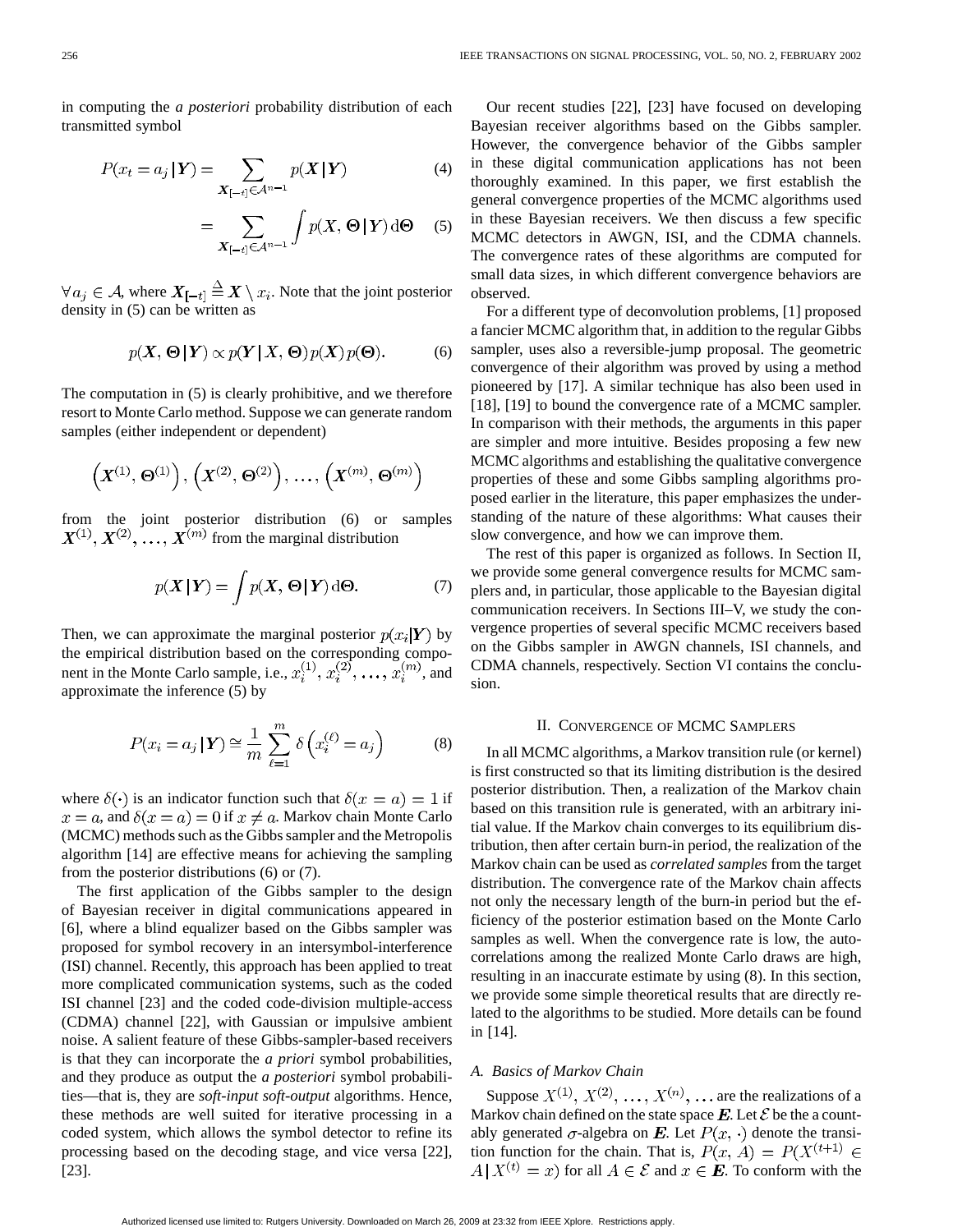general notations in this paper, we also use  $P(\cdot | x)$  to denote the same function and use  $P^{(n)}(x, \cdot)$  to denote the *n*-step transition function, i.e.,

$$
P^{(n)}(x, A) = P\left(X^{(n)} \in A \,|\, X^{(0)} = x\right). \tag{9}
$$

A transition kernel is said to be  $\phi$ -*irreducible* for a measure  $\phi$ on  $(E, \mathcal{E})$  if  $\forall x \in E$  and  $A \in \mathcal{E}$  with  $\phi(A) > 0$  there exists an integer  $n \geq 1$  such that  $P^{(n)}(x, A) > 0$ . When an invariant distribution  $\pi$  exists for the Markov chain, it is most relevant to consider whether the chain is  $\pi$ -irreducible. Intuitively, *irreducibility* reflects the connectivity of the space under the transition rule  $P$ .

For a discrete state space, a state  $x \in E$  is said to be *aperiodic* if the greatest common divider of  $\{n: P^{(n)}(x, x) > 0\}$  is one. This definition can also be extended to a general state space with a bit more measure-theoretic dressings. Clearly, if a state x is aperiodic and the chain is irreducible, then every state in  $E$ must be aperiodic. Last, we define the total variation distance between probability measures  $P$  and  $Q$  as

$$
||P - Q||_{var} = \sup_{A \in \mathcal{E}} |P(A) - Q(A)|
$$
  
=  $\frac{1}{2} \int |P(dx) - Q(dx)| \equiv \frac{1}{2} ||P - Q||_{L^{1}}$ . (10)

The following two convergence results are stated without proofs. See a proof of [3, Th. 2], [14] and the proof of [21, Th. 2].

*Theorem 1:* Suppose the state space  $\boldsymbol{E}$  of a Markov chain is discrete and finite. If the transition kernel of this chain is irreducible and aperiodic, then  $P^{(n)}(x, \cdot)$  as a probability measure on **E** converges to the invariant distribution  $\pi(\cdot)$  geometrically in total variation distance, that is, there exists  $0 < r < 1$  and  $c > 0$  such that

$$
\left\| P^{(n)}(x, \cdot) - \pi \right\|_{\text{var}} \leq c r^n. \tag{11}
$$

*Theorem 2 [21]:* Suppose P is  $\pi$ -irreducible and  $\pi P = \pi$ . Then, P is positive recurrent, and  $\pi$  is the unique invariant distribution of P. If P is also aperiodic, then, for all x but a subset whose measure under  $\pi$  is zero (i.e.,  $\pi$ -almost all  $x$ ),

$$
\left\| P^{(n)}(x, \cdot) - \pi \right\|_{\text{var}} \to 0. \tag{12}
$$

Clearly, all of the MCMC algorithms we designed for the signal reception problems in digital communications have (5) as their invariant distribution. It is also not difficult to see that they are irreducible and aperiodic; thus, their convergence to stationary distribution is guaranteed by Tierney's theorem.

#### *B. Convergence Rate and Autocorrelation*

Once convergence is established, the following arguments can be used to understand the rate of convergence.

Consider a Markov chain on a finite discrete state space. Suppose the number of states is  $\kappa$ . We write the transition kernel as a  $\kappa \times \kappa$  matrix  $P = [a_{ij}]$ , where its entry  $a_{ij}$  is equal to the transition probability from state  $i$  to state  $j$ .

Theory for non-negative matrices [4, (Perron–Frobenius theorem)] indicates that  $P$ 's largest eigenvalue in absolute value is 1 and that it is a simple eigenvalue if  $\boldsymbol{P}$  is irreducible (all its eigenvalues are simple and real if  $P$  also corresponds to a reversible Markov chain). Thus, we can express  $P$  as

$$
P = B\Lambda B^{-1} \tag{13}
$$

where  $\Lambda = \text{diag}\{1, J_2, \ldots, J_l\}$  with  $l \leq \kappa$  and  $1 \geq |\lambda_2| \geq$  $\cdots \ge |\lambda_l|$ . Here,  $J_k$  is the Jordan form corresponding to  $\lambda_k$ . As  $n \to \infty$ 

$$
P^{n} = B \begin{pmatrix} 1 & 0 & 0 \\ 0 & J_{2}^{n} & \\ & & \ddots & \\ 0 & & & J_{l}^{n} \end{pmatrix} B^{-1}
$$

$$
n \rightarrow B \begin{pmatrix} 1 & 0 & 0 \\ 0 & 0 & \\ & & \ddots & \\ 0 & & & 0 \end{pmatrix} B^{-1}
$$
(14)

if and only if  $|\lambda_2| < 1$ , which holds true if P is aperiodic. Because  $\pi P^n = \pi$  and the limit of  $P^n$  as  $n \to \infty$  is of rank 1, every row of the limiting matrix  $P^{\infty}$  must be the same as  $\pi$ . Hence, the rate of convergence is exactly  $r = |\lambda_2|$ . As noted in [16], the above argument can be extended to uncountable state spaces via elementary functional analysis. It can be shown that when the conditional expectation operator is compact and has a spectral radius  $\rho$  on the mean-zero functional space, then  $||P^{(n)}(x, \cdot) - \pi(\cdot)||_{L^2}$  converges to zero with rate  $\rho$ .

The convergence rate is also closely related to the sample autocorrelations. Suppose  $X^{(0)}, X^{(1)}, \ldots$  is a realization of the Markov chain starting from stationary distribution  $\pi$ . Let  $h(X)$ be a square-integrable function with respect to  $\pi$ . Without loss of generality, we set  $E_{\pi}(h(X)) = 0$  and  $var_{\pi}(h(X)) = 1$ . Define

$$
\rho_i(h) = \text{corr}\left(h\left(X^{(0)}\right), h\left(X^{(i)}\right)\right). \tag{15}
$$

For simplicity, we consider only the case of a discrete state space. Let  $v_1, v_2, \ldots$  be the orthonormal right-eigenvectors of  $P$  (i.e.,  $Pv_i = \lambda_i v_i$ ). Then, the spectral expansion of  $h \equiv h(X)$ is

$$
\textbf{\textit{h}}=a_1\textbf{\textit{v}}_1+a_2\textbf{\textit{v}}_2+\cdots.
$$

Since  $E_{\pi}h(X) = 0$ ,  $a_1 = 0$ . Hence,  $\rho_i(h) = a_2\lambda_2^i + a_3\lambda_3^i +$  $\cdots$ . In the case when **h** is chosen as  $v_2$ , the first autocorrelation  $|\rho_1(h)| = |\lambda_2|$  is exactly the convergence rate. Otherwise,  $|\rho_i(h)|$  is dominated by  $|\lambda_2|^i$  when i is large. In most applications, it is impossible to observe directly on  $\lambda_2$ . A useful way to gain insight on the convergence rate is to plot  $\rho_i(h)$  for a number of testing functions  $h$ .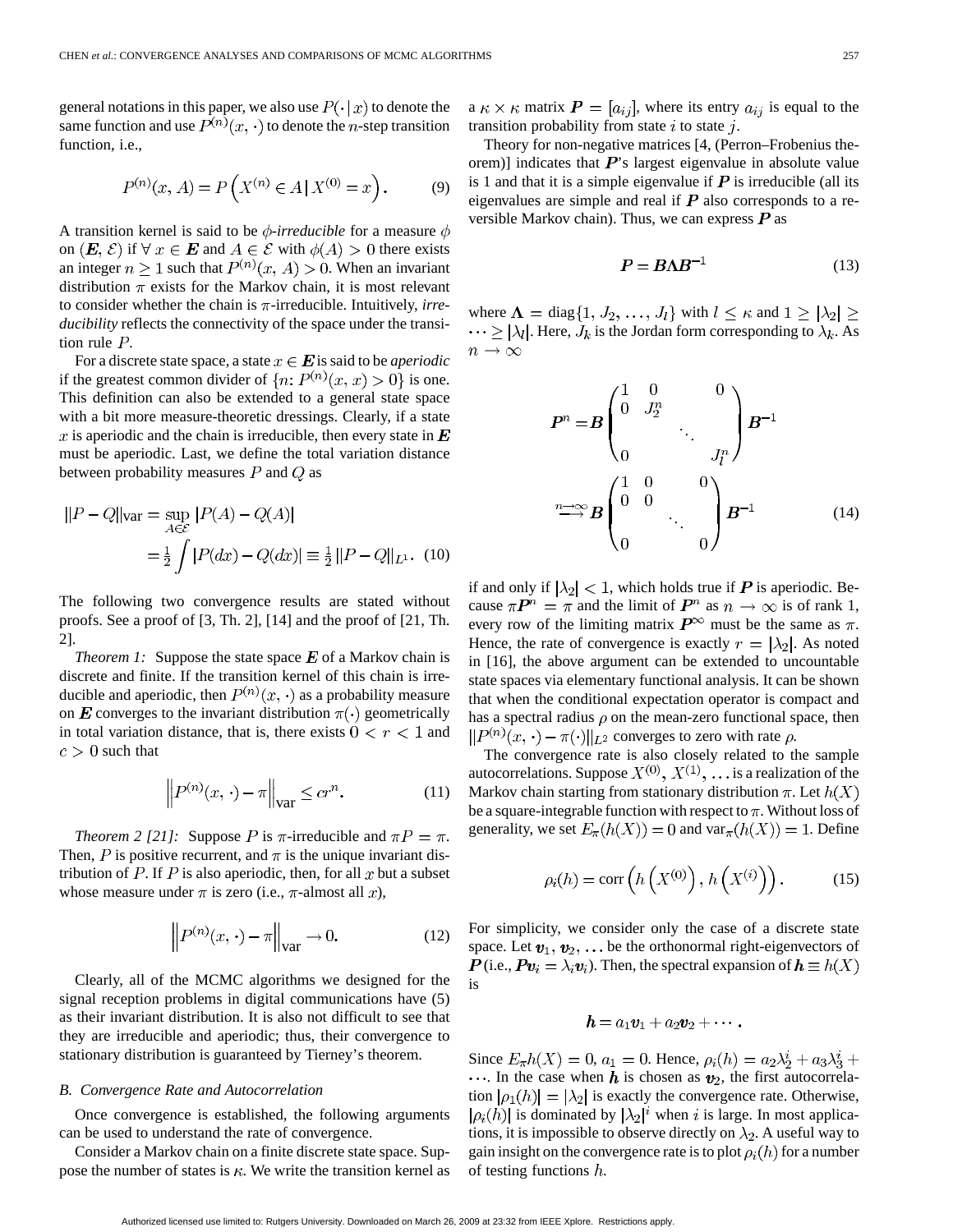

Fig. 1. Graphical illustration of the two-component Gibbs sampler.

The sample autocorrelations directly influence the estimation efficiency of a MCMC algorithm. When estimating  $E_{\pi}(h)$  by using the sample average, we have

$$
\lim_{n \to \infty} n \text{var}(\overline{h}) \approx 1 + 2(\rho_1(h) + \rho_2(h) + \cdots) \equiv 2T_h
$$

which is large when  $\rho_i(h)$  decreases to zero slowly. In physics,  $T_h$  is called the *autocorrelation time*.

#### *C. Duality of the Two-Component Gibbs Sampler*

Suppose we run the Gibbs sampler on a two-component random vector  $(X, \Theta)$  with the target distribution  $\pi(X, \Theta)$ , e.g., the posterior distribution (6). A Gibbs sampler for this problem iterates between two steps: i) Generate  $\Theta$  from the conditional sampling distribution  $\pi(\Theta|X)$ , and ii) generate X from the conditional distribution  $\pi(X | \Theta)$ . More precisely, given the sample  $(X^{(k)}, \Theta^{(k)})$  generated at the kth step, the  $(k+1)$ th sample is generated as follows:

$$
\Theta^{(k+1)} \sim \pi \left( \Theta \left| X^{(k)} \right. \right)
$$

$$
X^{(k+1)} \sim \pi \left( X \left| \Theta^{(k+1)} \right. \right). \tag{16}
$$

Fig. 1 shows graphically the relationship among these random draws.

It is easy to check that the transition rule determined by the above iterations has  $\pi$  as its invariant distribution [15]. If we look at the component X marginally,  $X^{(1)}$ ,  $X^{(2)}$ , ... also form a Markov chain (see Fig. 1). Moreover, this marginal chain has the same convergence rate as that of the original chain [15]. Note that this is also true for the  $\Theta$  component when the  $X$  can be sampled in one step as in (16). To summarize, we have the following theorem due to [15].

*Theorem 3:* Suppose the chain  $(\Theta^{(0)}, \mathbf{X}^{(0)})$ ,  $(\Theta^{(1)},$  $\mathbf{X}^{(1)}$ , ... resulting from a two-component Gibbs sampler is in stationarity. Then, we have the following.

a) For an arbitrary function  $h$ ,

$$
\text{cov}\left\{h\left(X^{(0)}\right),\,h\left(X^{(1)}\right)\right\}=\text{var}_{\pi}\left\{E_{\pi}\left\{h(X)\,|\,\Theta\right\}\right\}.\,\,(17)
$$

b) The *marginal chains*  $\{X^{(t)}, t = 1, 2, ..., \}$  and  $\{\Theta^{(t)}, t = 1, 2, \dots\}$  are both reversible Markov chains. In particular, the transition function for, say, the first chain is

$$
P_1\left(X^{(0)}, X^{(1)}\right) = \int \pi\left(X^{(1)}\right|\Theta^{(0)}\right)\pi\left(\Theta^{(0)}\right|X^{(0)}\right)\mathrm{d}\Theta^{(0)}.\quad(18)
$$

c) The convergence rate of the joint chain is equal to that of the marginal chain, and they are equal to the maximal correlation between  $\Theta$  and  $X$ , which is defined as

$$
r \stackrel{\Delta}{=} \sup_{g} \frac{\text{var}\{E\{g(\boldsymbol{X}) \mid \boldsymbol{\Theta}\}\}}{\text{var}_{\pi}\{g(\boldsymbol{X})\}}
$$
(19)

where the supremum is taken over all function  $q$  such that  $0 < \text{var}_{\pi}(g) < \infty$ .

In the Bayesian digital communication receiver design problem,  $\mathbf{X} = (x_1, \ldots, x_n)$ , where each symbol  $x_i$  takes value from a finite set  $A$ . Thus, the state space of the  $X$ -chain is the finite space  $\mathcal{A}^n$ . For the three communication channels considered in this paper, it is easily established in later sections that the Markov chain corresponding to the Gibbs receiver is irreducible and aperiodic. Hence, the Gibbs samplers in these receivers converge geometrically. In practice, however, it is their convergence rate that matters the most. Note that (19) is usually difficult to evaluate. However, because of Theorem 3(c), we can obtain the convergence rate of the joint chain by studying the convergence rate of the marginal  $X$ -chain. When  $X$  is on a finite state space, results in Section II-B can be used.

Most of the time, sampling from  $\pi(X|\Theta)$  in one step is difficult, in which case one may iteratively generate individual  $x_t$  from the conditional distributions  $\pi(x_t | \Theta, X_{[-t]}),$  $t = 1, \ldots, n$ . In other words, given  $(X^{(k)}, \Theta^{(k)})$ , the sample at the next step is generated as follows:

$$
\Theta^{(k+1)} \sim \pi \left( \Theta \left| \boldsymbol{X}^{(k)} \right. \right)
$$

$$
x_t^{(k+1)} \sim \pi \left( x_t \left| \Theta^{(k+1)}, \boldsymbol{X}_{[-t]}^{(k)} \right. \right), \qquad t = 1, \dots, n \quad (20)
$$

where

$$
\mathbf{X}_{[-t]}^{(k)} \stackrel{\Delta}{=} \left(x_1^{(k+1)}, \ldots, x_{t-1}^{(k+1)}, x_{t+1}^{(k)}, \ldots, x_n^{(k)}\right).
$$

In this case, the marginal chain  $\mathbf{X}^{(k)}$  is still a Markov chain (but is no longer reversible), and its rate of convergence is still the same as the joint chain. In comparison with the previous twocomponent sampler, the convergence of this full Gibbs sampler is slower [14], [15].

## *D. Remarks*

In practice, computing the exact convergence rate of an MCMC sampler is formidable even for very simple problems. Some recent research has focused on finding a bound for  $|\lambda_2|$ . One major class of work is built on the geometric techniques invented for differential geometry problems, e.g., the Poincaré inequality, Cheeger's inequality, and log-Sobolev inequality [8], [12]. Another class of work uses the coupling technique and follows the approach of [17] to establish geometric convergence or to bound convergence rate [1], [18], [19].

In what follows, we study the convergence behavior of the Bayesian MCMC detectors in three digital communication channels, namely, the additive Gaussian noise (AWGN) channel, the ISI channel, and the CDMA channel, and we compute the exact convergence rates of various MCMC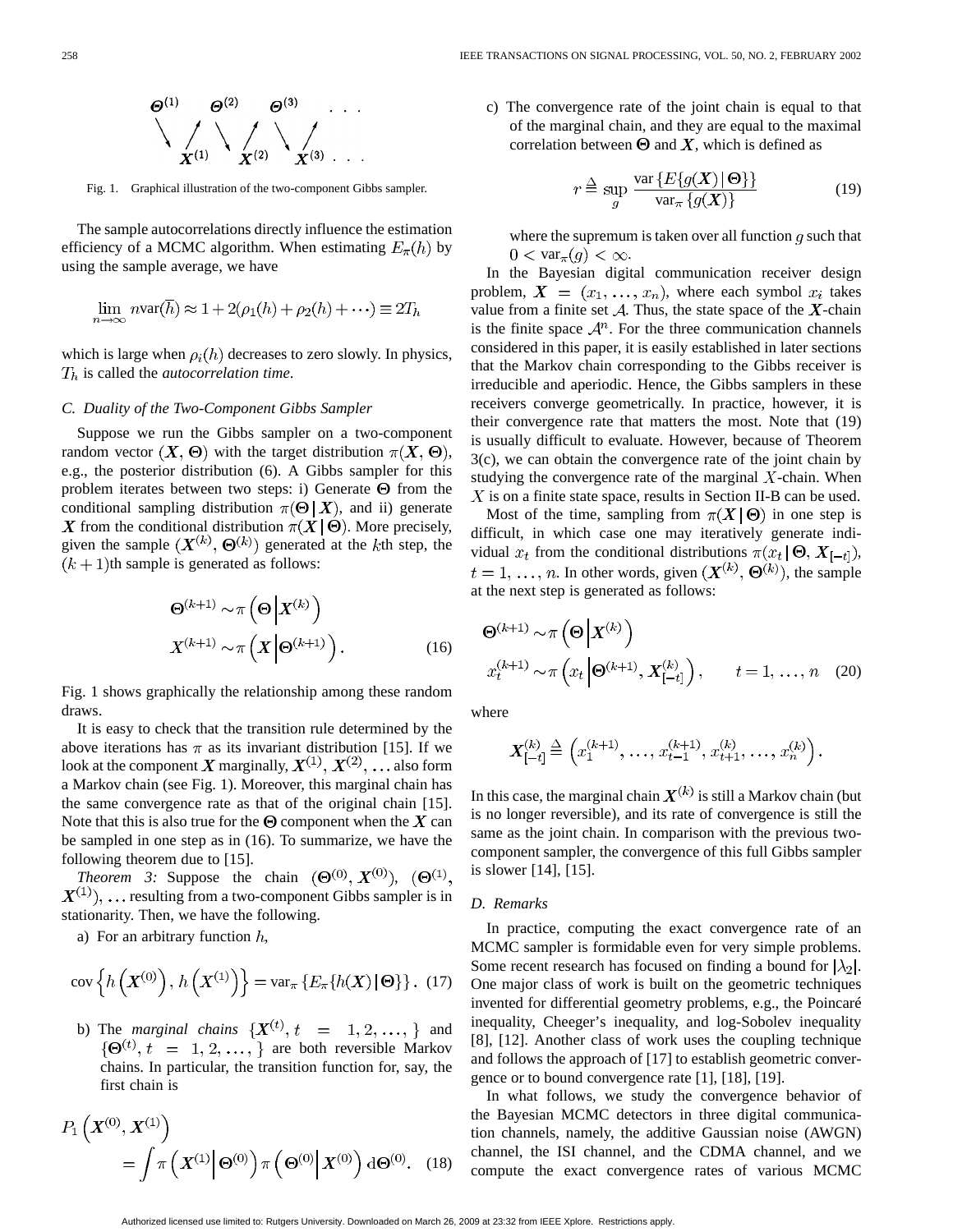samplers in these applications. One distinctive feature of many digital communication problems is that the involved unknown random quantities can be divided into two classes: the transmitted digital symbols, which take values from a finite set, and the channel parameters, which take continuous values. For Gibbs samplers that iterate between these two components, our strategy is to establish convergence properties based only on the discrete component. For other algorithms, such as the one-component Gibbs decoder and the Metropolis decoder, their geometric convergence can be directly established by Theorem 1 because they operate on the discrete symbol space.

# III. MCMC DETECTORS IN AWGN CHANNELS

## *A. Target Distributions and the Algorithm*

We start with the simplest channel model in digital communications: the additive white Gaussian noise (AWGN) channel. After filtering and sampling of the continuous-time received waveform, the discrete-time received signal in such a channel is given by

$$
y_t = \phi x_t + v_t, \qquad t = 1, 2, ..., n \tag{21}
$$

where

*y<sub>t</sub>* received signal at time *t*;  
\n
$$
x_t \in \{+1, -1\}
$$
 transmitted binary symbol at time *t*;  
\n $\phi \in \mathbb{R}$  received signal amplitude;  
\n*v<sub>t</sub>* independent Gaussian noise with  
\nzero-mean and variance  $\sigma^2$ , i.e.,  $v_t \sim$   
\n $\mathcal{N}(0, \sigma^2)$ .

Denote  $\mathbf{X} \stackrel{\triangle}{=} [x_1, \ldots, x_n]$  and  $\mathbf{Y} \stackrel{\triangle}{=} [y_1, \ldots, y_n]$ . Our problem is to estimate the *a posteriori* probability distribution of each symbol based on the received signal  $Y$  without knowing the channel parameters  $(\phi, \sigma^2)$ . The solution to this problem based on the Gibbs sampler is as follows. Assuming a uniform prior for  $\phi$ , a uniform prior for X (on  $\{-1, +1\}^n$ ), and an inverse  $\chi^2$ prior for  $\sigma^2$ ,  $\sigma^2 \sim \chi^{-2}(\nu, \lambda)$  ( $\nu = 1$  and  $\lambda = 0.1$  were used in [22], [23]), the complete posterior distribution is given by

$$
p(X, \phi, \sigma^2 | \mathbf{Y}) \propto p(Y | X, \phi, \sigma^2) p(\phi) p(\sigma^2) p(X). (22)
$$

The Gibbs sampler starts with arbitrary initial values of  $X^{(0)}$ and, for  $k = 0, 1, \ldots$ , iterates between the following two steps. *Algorithm III.1 [Two-Component Gibbs Detector in AWGN Channel]:*

• Draw a sample  $(\phi^{(k+1)}, \sigma^{2(k+1)})$  from the conditional distribution (given  $X^{(k)}$ )

$$
p\left(\phi, \sigma^2 \middle| \mathbf{X}^{(k)}, \mathbf{Y}\right)
$$
  
 
$$
\propto (\sigma^2)^{-(n/2)} \exp\left[-\frac{1}{2\sigma^2} \sum_{t=1}^n \left(y_t - \phi x_t^{(k)}\right)^2\right]
$$
  
 
$$
\times (\sigma^2)^{-(\nu+2)/2)} \exp\left(-\frac{\nu\lambda}{2\sigma^2}\right)
$$
  
 
$$
\propto \pi^{(k+1)} (\phi \middle| \sigma^2) \pi^{(k+1)} (\sigma^2)
$$
 (24)

where

$$
\tau^{(k+1)}(\sigma^2) \sim \chi^{-2} \left(\nu + n - 1, \frac{1}{\nu + n - 1} \times \left[ \nu \lambda + \sum_{t=1}^n y_t^2 - \frac{1}{n} \left( \sum_{t=1}^n y_t x_t^{(k)} \right)^2 \right] \right) \quad (25)
$$

and

$$
\pi^{(k+1)}(\phi \mid \sigma^2) \sim \mathcal{N}\left(\frac{1}{n}\sum_{t=1}^n y_t x_t^{(k)}, \frac{\sigma^2}{n}\right). \tag{26}
$$

• Draw a sample  $X^{(k+1)}$  from the following conditional distribution, given  $(\phi^{(k+1)}, \sigma^{2(k+1)})$ 

$$
p\left(X\left|\phi^{(k+1)},\sigma^{2(k+1)},Y\right.\right) = \prod_{t=1}^{n} p\left(x_t\left|y_t,\phi^{(k+1)},\sigma^{2(k+1)}\right.\right) \tag{27}
$$

$$
\propto \prod_{t=1}^{n} \exp \left[ -\frac{1}{2\sigma^{2(k+1)}} \left( y_t - \phi^{(k+1)} x_t \right)^2 \right].
$$
 (28)

That is, for  $t=1,\,\ldots,\,n$  and  $b\in\{+1,\,-1\},$  draw  $x^{(k+1)}_t$ from

$$
P\left(x_t^{(k+1)} = b\right) = \left[1 + \exp\left(-\frac{2b\phi^{(k+1)}y_t}{\sigma^{2(k+1)}}\right)\right]^{-1}.
$$
 (29)

In the derivations for the first step, we used the fact that  $\sum_{t=1}^{n} x_t^2 = n$  for all possible X. Note that this step is slightly different from but more efficient than that in [22] and [23] in which they used separate steps for  $\phi$  and  $\sigma^2$ .

It is worthwhile to note that one can integrate out  $\phi$  and  $\sigma^2$ in (22) analytically to get the marginal target distribution of  $\boldsymbol{X}$ , which can provide some further insight. More precisely, we have

$$
\pi(X) \propto \left[ \nu \lambda + \sum_{t=1}^{n} y_t^2 - \frac{1}{n} \left( \sum_{t=1}^{n} x_t y_t \right)^2 \right]^{-(n+\nu)/2}.
$$
 (30)

This defines a distribution on the space of an  $n$ -dimensional cube. The mode of this distribution is clearly at  $\ddot{X}$  and  $-\ddot{X}$ , where  $X = sign(Y)$ . Intuitively, this is the "obvious solution" in this simple setting but is not easy to generalize. As will be discussed below, the difficulty in dealing with  $\pi(X)$  is its bimodality and the strong separation of these two modes when the signal-to-noise ratio (SNR) (which is defined as  $\phi^2 / \sigma^2$ ) is large. Based on (30), we can derive another Gibbs sampling algorithm:

*Algorithm III.2 [One-Component Gibbs Detector in AWGN Channel]:*

• Choose  $t$  from  $1, \ldots, n$  by either the random scan (i.e., the  $t$  is chosen at random) or the deterministic scan (i.e.,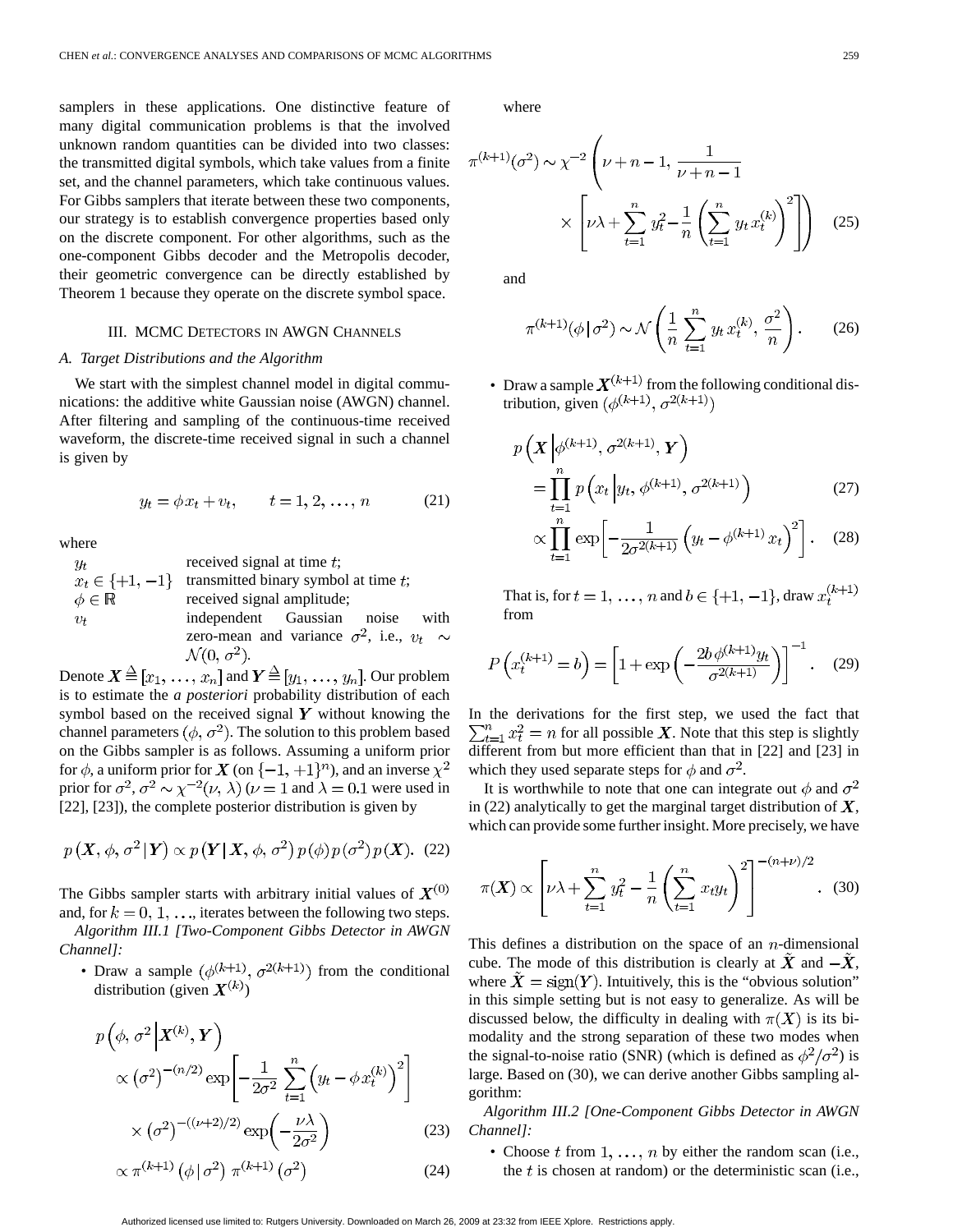one cycles t from 1 to n systematically). Update  $X^{(k)}$  to , where  $x_s^{(k)} = x_s^{(k+1)}$  for  $s \neq t$  and  $x_t^{(k+1)}$  is drawn from the conditional distribution

$$
\pi\left(x_{t}=b\left|\mathbf{X}_{[-t]}^{(k)}\right.\right) = \frac{\pi\left(x_{t}=b,\mathbf{X}_{[-t]}^{(k)}\right)}{\pi\left(x_{t}=b,\mathbf{X}_{[-t]}^{(k)}\right)+\pi\left(x_{t}=-b,\mathbf{X}_{[-t]}^{(k)}\right)}\tag{31}
$$

where  $\pi(X)$  is as in (30). When the variance  $\sigma^2$  is known

$$
\pi(\boldsymbol{X}) \propto \exp\left\{\frac{1}{2n\sigma^2} \left(\sum_{t=1}^n x_t y_t\right)^2\right\}.
$$
 (32)

For the deterministic scan, it is conventional to consider a complete cycle from 1 to  $n$  as one iteration, and we will follow this convention. Besides the two Gibbs samplers just described, an attractive alternative is the Metropolis algorithm applied directly to (30). Suppose  $X^{(k)} = (x_1^{(k)}, \ldots, x_n^{(k)})$ . At step  $k+1$ , the Metropolis algorithm proceeds as follows.

*Algorithm III.3 [Metropolis Detector in AWGN Channel]:*

• Choose  $t \in \{1, \ldots, n\}$  either by the random scan or by the deterministic scan. Define  $\mathbf{Z} = (z_1, \ldots, z_n)$ , where and  $z_s = x_s^{(k)}$  for  $s \neq t$ . Generate independently  $U \sim \text{unif}(0, 1)$ . Let  $\mathbf{X}^{(k+1)} = \mathbf{Z}$  if

$$
U \le \min\left\{1, \frac{\pi(\mathbf{Z})}{\pi(\mathbf{X}^{(k)})}\right\} \tag{33}
$$

and let  $X^{(k+1)} = X^{(k)}$  otherwise.

This Metropolis algorithm differs from the one-component Gibbs detector only slightly in the way of updating  $x_t^{(k)}$  to . That is, the Metropolis algorithm always forces the change (to  $-x_t^{(k)}$ ) unless it is rejected, whereas the Gibbs sampler "voluntarily" selects whether to make the change so that no rejection is incurred. It is shown in [13] that when the random scan is used, the Metropolis rule always results in a smaller second-largest eigenvalue (not in absolute value) than the corresponding Gibbs sampler. Thus, when the target distribution is relatively peaked (high SNR), the Metropolis algorithm is slightly preferable. However, as observed by [10] in the Ising model, the Metropolis algorithm may have a large (in absolute value) negative eigenvalue when the target distribution is flatter (low SNR). This is consistent with our simulation studies. In practice, however, the large negative eigenvalue is not a serious concern. No clear theory is available when a deterministic scan is used for updating. Our simulation suggests that a similar result to that of the random scan samplers seems to hold well.

# *B. Analysis of the Gibbs Chain*

The two-component Gibbs detector (see *Algorithm 1*) generates a Markov chain

$$
\boldsymbol{X}^{(0)}, \left(\phi^{(1)},\,\sigma^{2(1)}\right),\,\boldsymbol{X}^{(1)},\,\ldots,\left(\phi^{(k)},\,\sigma^{2(k)}\right),\,\boldsymbol{X}^{(k)},\,\ldots
$$

as described in Section II-C. Now, consider only the  $X$  part of the above chain, which takes values on the finite set  $\{+1, -1\}^n$ . Algorithm 1 dictates that the transition probability from  $X^{(k)}$  to  $X^{(k+1)}$  given by (18) is

$$
P\left(X^{(k+1)}\middle| X^{(k)}\right) \propto \int p\left(X^{(k+1)}\middle|\phi,\sigma^2,Y\right) p\left(\phi,\sigma^2\middle| X^{(k)},Y\right) d\phi d\sigma^2
$$
  
\n
$$
= \int \prod_{t=1}^n p\left(x_t^{(k+1)}\middle|\phi,\sigma^2,y_t\right) \times p\left(\phi,\sigma^2\middle| X^{(k)},Y\right) d\phi d\sigma^2
$$
  
\n
$$
\propto \int \prod_{t=1}^n \left[1+\exp\left(-\frac{2x_t^{(k+1)}\phi y_t}{\sigma^2}\right)\right]^{-1} (\sigma^2)^{-(n+\mu+2)/2)}
$$
  
\n
$$
\times \exp\left[-\frac{1}{2\sigma^2}\sum_{t=1}^n \left(y_t-\phi x_t^{(k)}\right)^2-\frac{\nu\lambda}{2\sigma^2}\right] d\phi d\sigma^2. \quad (34)
$$

It is easily seen that  $P(\cdot | \cdot) > 0$  when the true variance of  $v_t$ in (21) is not zero. This means that the Markov chain is irreducible and aperiodic. As shown in Section II, the second largest eigenvalue (in absolute value) of the  $2^n \times 2^n$  transition matrix is the geometric convergence rate. The smaller it is, the faster the Gibbs sampler converges. A rate of 0.9 is usually considered to be fast for most of the problems. Note that this rate depends on the actual value of  $Y$ ; hence, it is is random.

The integral (34) is difficult to evaluate. In order to gain some insights on the convergence properties, we consider a simpler problem that assumes  $\sigma^2$  known (this is a reasonable assumption in practice since it is the noise power of the channel and can be measured at the receiver before the communication session starts). Then, (34) becomes

$$
P\left(X^{(k+1)}\middle|X^{(k)}\right) \propto \int \prod_{t=1}^{n} \left[1 + \exp\left(-\frac{2x_t^{(k+1)}\phi y_t}{\sigma^2}\right)\right]^{-1} \times \psi\left(\phi; \frac{1}{n}\sum_{t=1}^{n} y_t x_t^{(k)}, \frac{\sigma^2}{n}\right) d\phi \qquad (35)
$$

where  $\psi(x; \mu, s^2)$  is the density function of a Gaussian  $\mathcal{N}(\mu, s^2)$  random variable. The integral (35) can be easily evaluated using Monte Carlo integration by sampling  $\phi$  from

$$
\sqrt{\left(\frac{1}{n}\sum_{t=1}^n y_t x_t^{(k)}, \frac{\sigma^2}{n}\right)}
$$

and averaging the corresponding values of

J

$$
\prod_{t=1}^{n} \left[ 1 + \exp\left( -\frac{2x_t^{(k+1)} \phi y_t}{\sigma^2} \right) \right]^{-1}
$$

The transition matrices  $P(X^{(k+1)} | X^{(k)})$  for the one-component Gibbs detector and Metropolis detector are easy to obtain.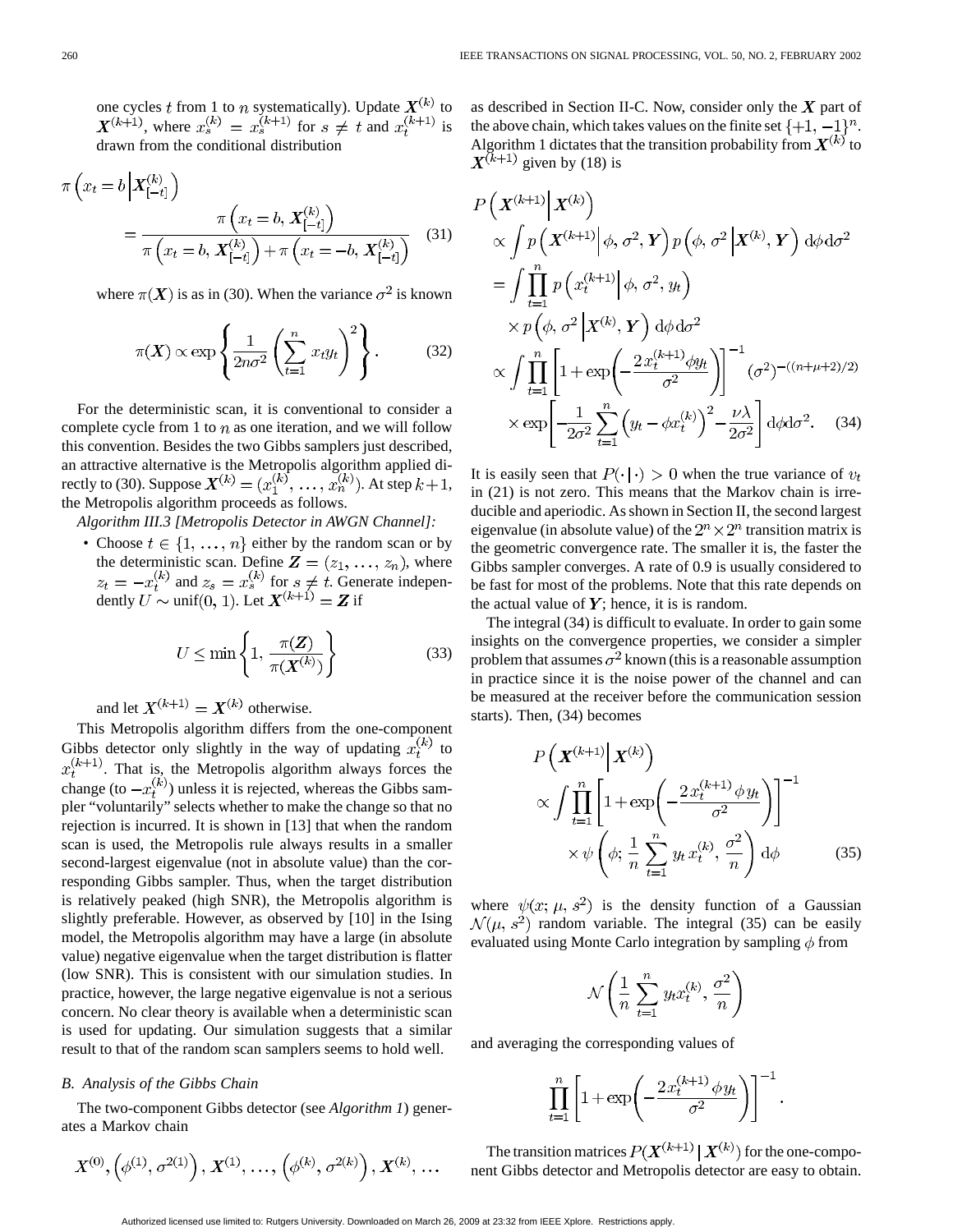

Fig. 2. Boxplots of convergence rates in AWGN channels (without differential coding) with  $n = 5$  and  $\phi = 1$ . Two-component Gibbs detector, one-component deterministic scan Gibbs detector, one-component deterministic scan Metropolis detector, and five-step one-component random scan Metropolis detector are shown in (a)–(d), respectively.

For example, for a deterministic scan one-component Gibbs or Metropolis sampler, we use

$$
P\left(X^{(k+1)}\middle| X^{(k)}\right)
$$
  
= 
$$
\prod_{t=1}^{n} q\left(x_t^{(k+1)}\middle| x_1^{(k+1)}, \dots, x_{t-1}^{(k+1)}, x_{t+1}^{(k)}, \dots, x_n^{(k)}\right)
$$
 (36)

where  $q( )$  is implied by (31) for Gibbs and by (33) for Metropolis. For the random-scan Metropolis decoder, the transition for  $X^{(k+1)} \neq X^{(k)}$  is

$$
P\left(X^{(k+1)}\middle| \mathbf{X}^{(k)}\right) = \frac{1}{n} \min\left\{1, \pi\left(X^{(k+1)}\right) / \pi\left(X^{(k)}\right)\right\} \quad (37)
$$

where  $\mathbf{X}^{(k+1)}$  differs from  $\mathbf{X}^{(k)}$  only at one coordinate, and  $\pi$ is as in (30) or (32).

Fig. 2 shows the result of a numerical study. For data size  $n = 5$  and five different SNR values (which are defined as  $\phi^2/\sigma^2$ ) at -4, 0, 4, 8, and 12 dB, 50 samples of  $(X, Y)$  are simulated from the system with  $\phi = 1$  and  $v_t \sim \mathcal{N}(0, \sigma^2)$  with  $\sigma^2$  determined by the SNR. Then, the  $2^5 \times 2^5$  transition matrix is constructed according to (31) and (35)–(37). The second largest eigenvalue in absolute value of each matrix is computed. Fig. 2 shows the boxplots<sup>1</sup> of the convergence rates. Since the computation cost for  $n$  random scans is the same as one iteration of the deterministic scan, the convergence rate for the random-scan Metropolis algorithm corresponds to the  $n$ th power of the rate of the one-step random scan Metropolis chain.

From Fig. 2, we can see that the one-component Gibbs sampler performed consistently better than the two-component one. This is consistent with the comparison theorems in [2], [14], and [15] because the former corresponds to integrating out the  $\theta$  component in the latter algorithm (i.e., collapsing). The Gibbs performed better than the Metropolis decoders when SNR is low, whereas the Metropolis ones were slightly better when SNR is high. These results are in good agreement with the theory in [10] and [13]. It is also noted that all the algorithms performed poorly when SNR is high, which is due to the ambiguity of the system. Note that

$$
p(X, \phi, \sigma^2 | Y) = p(-X, -\phi, \sigma^2 | Y)
$$
 (38)

for all  $\mathbf{X}$ ,  $\phi$ , and  $\sigma^2$ . Hence, there are two modes of equal size in the posterior distribution. As SNR increases, the "energy" gap separating the two modes becomes deeper, making it more difficult for the chain to travel from one mode to the other. In fact, when the SNR is infinite ( $\sigma^2 = 0$ ), the Markov chain is no longer irreducible; hence, it will be trapped in one mode forever.

 $<sup>1</sup>A$  boxplot is a simple way to show the distribution of a data set. The two</sup> ends of the box represents the upper and the lower quartiles; hence, 50% of the middle range data is in the box, 25% is above the box, and 25% is below the box. The middle bar represents the median, and the points beyond the upper and the lower bounds are regarded as outliers.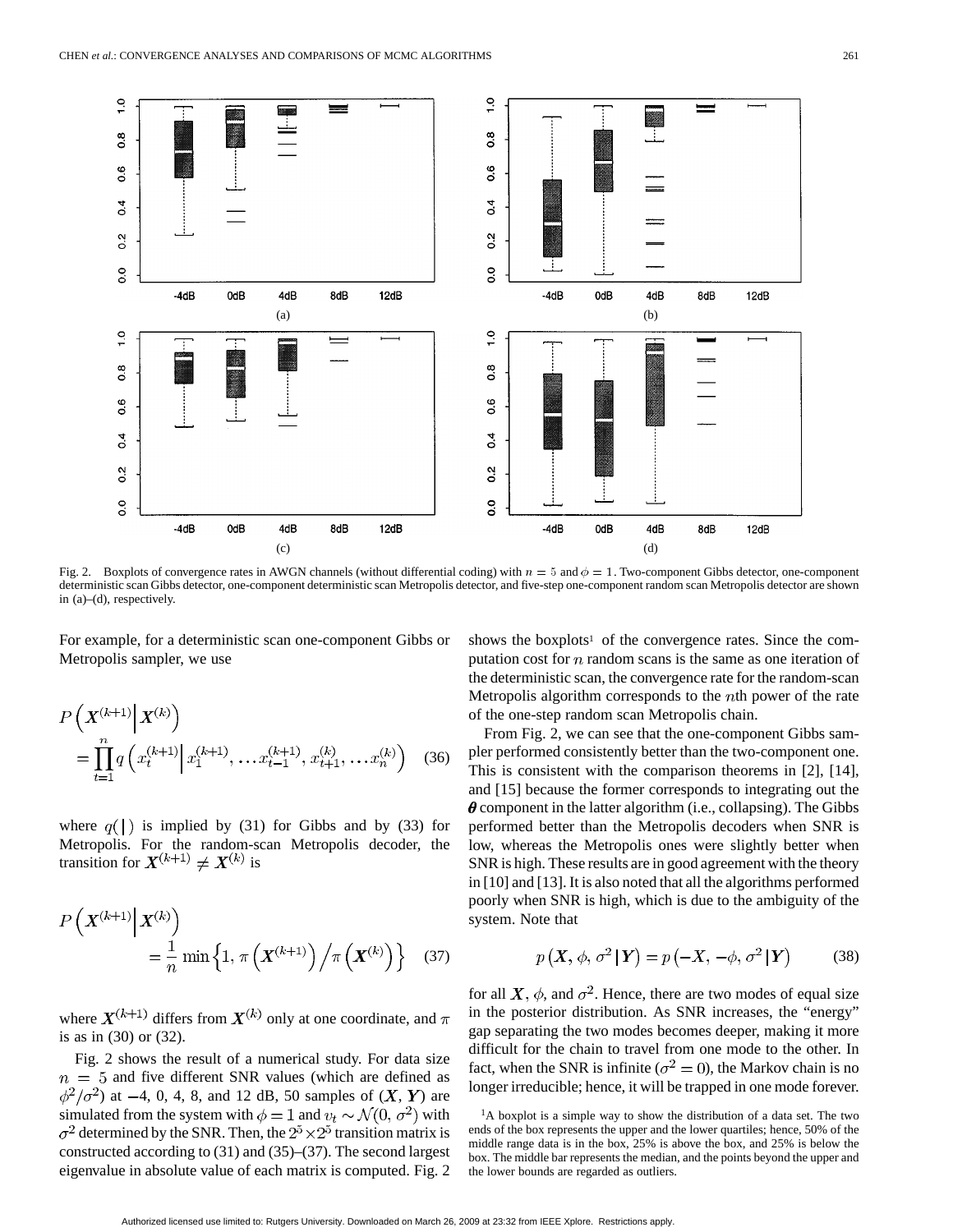Fig. 3. Marginal distribution of  $p(\phi | Y)$  in AWGN channels with  $n = 5$ ,  $\phi = 1$ , and SNR = -4, 2, and 8 dB corresponding to solid, dotted, and dashed lines, respectively.

The bimodality feature can be seen from the 1-D marginal distribution of  $\phi$ , as in Fig. 3. When  $\sigma^2$  is known, the posterior marginal distribution of  $\phi$  is

$$
p(\phi | \mathbf{Y}) = \sum_{\mathbf{X} \in \{-1, 1\}^n} p(\phi | \mathbf{Y}, \mathbf{X}) p(\mathbf{X} | \mathbf{Y}) \qquad (39)
$$

where  $p(\phi | Y, X)$  is the Gaussian distribution in (26). Hence, the marginal distribution is a mixture Gaussian distribution with  $2<sup>n</sup>$  components. The effect of SNR on the energy gap between the two modes is evident.

# *C. Effect of Differential Encoding*

To overcome the phase ambiguity, one can either restrict  $\phi$ to be positive or, alternatively, use differential encoding. Let the information sequence be  $s_t \in \{+1, -1\}, t = 2, \ldots, n$ . In differential coding, we construct the transmitted sequence  $x_t \in \{+1, -1\}, t = 1, \ldots, n$  such that  $x_t = x_{t-1}s_t$ . To obtain Monte Carlo draws from the posterior distribution of  $p(\mathbf{S}, \phi, \sigma^2 | \mathbf{Y})$ , we use one of the MCMC algorithms in the previous subsection to generate a Markov chain on  $(X, \phi, \sigma^2)$ and then convert the samples of X to S using  $s_t^{(k)} = x_t^{(k)} x_{t-1}^{(k)}$ ,  $t = 2, \ldots, n$ . Note that in this way, X and  $\overrightarrow{X}$  result in the same S. Since  $\{X^{(k)}\}$  is a Markov chain, so is  $\{S^{(k)}\}$ . The transition probability from  $S^{(k)}$  to  $S^{(k+1)}$  is given by

$$
P(S^{(k+1)} | S^{(k)}) = P(X^{(k+1)} | X^{(k)}) + P(-X^{(k+1)} | X^{(k)}) \quad (40)
$$

where both  $X^{(k+1)}$  and  $-X^{(k+1)}$  result in  $S^{(k+1)}$ , and  $X^{(k)}$  results in  $S^{(k)}$ . Note that both  $X^{(k)}$  and  $-X^{(k)}$  result in  $S^{(k)}$ , but since  $P(-X^{(k+1)} | -X^{(k)}) = P(X^{(k+1)} | X^{(k)})$ , either one can be used. Again,  $P(X^{(k+1)} | X^{(k)})$  and can be obtained from (31), (33), (35), or (36) according to the sampling scheme used.

By denoting  $s_1 = x_1$  and  $S \stackrel{\Delta}{=} [s_1, s_2, \ldots s_n]$ , we can modify (30) to give rise to the marginal target distribution for the  $s_t$ :

$$
\pi(s_1, ..., s_n)
$$
  
 
$$
\propto \left\{ \nu \lambda + \sum_{t=1}^n y_t^2 - \frac{1}{n} \left( \sum_{t=1}^n y_t \prod_{i=1}^t s_i \right)^2 \right\}^{-(n+\nu)/2}.
$$
 (41)

Clearly,  $s_1$  is independent of all the other s and has a uniform marginal distribution.

It is trickier to implement an efficient Gibbs sampler or Metropolis algorithm based on (41). For example, the single-site update method (i.e., changing one  $s_t$  at a time) may be inefficient because when we propose to change  $s_t$  to  $-s_t$ , all the signs on  $y_t$ ,  $y_{t+1}$ , ... have to be changed. This may result in a very small acceptance rate. Since a single update from  $x_t$ to  $-x_t$  corresponds to changing  $(s_t, s_{t+1})$   $(-s_t, -s_{t+1})$ , we can employ proposals

$$
(s_t, s_{t+1}) \rightarrow (-s_t, -s_{t+1}), \qquad t < n
$$

and  $s_n \to -s_n$  for distribution (41).

Fig. 4 shows the boxplots similar to those in Fig. 2 for SNR  $=$  -4, 0, 4, 8, 12, and 16 dB. It is clear that with differential encoding, the convergence rate becomes faster as SNR increases (the bimodality problem is eliminated). The one-component Gibbs is, again, among the best performers. It is also interesting to note that the random-scan Metropolis algorithm converges to a fixed nonzero rate as SNR increases, whereas the corresponding deterministic-scan samplers converge to a near-zero rate. This is because that it takes an average of  $n(1+2^{-1}+$  $\cdots + n^{-1}$  steps of the single random-scan to update all the n components (the coupon collecting problem), which incurs an additional  $log(n)$  factor than the deterministic-scan samplers in the high SNR cases.

## IV. GIBBS EQUALIZER IN ISI CHANNELS

In this section, we consider the convergence of the Gibbs sampler for blind equalization in an intersymbol interference (ISI) channel [6], [23]. After filtering and sampling the continuous-time received waveform, the discrete-time received signal in such a channel is given by

$$
y_t = \sum_{s=0}^{q} \phi_s x_{t-s} + v_t, \qquad t = 1, 2, \dots, n \qquad (42)
$$

where

 $(q+1)$ channel order; value of the *i*th channel tap  $i = 0, \ldots, q$ ;  $\phi_i \in \mathbb{R}$  $x_t \in \{+1, -1\}$  transmitted binary symbol at time t;  $v_t \sim \mathcal{N}(0, \sigma^2)$  independent Gaussian noise at time t. Let  $X \triangleq [x_{1-q}, ..., x_n], Y \triangleq [y_1, ..., y_n],$ . With a uniform prior for  $\phi$ , a uniform prior for X, and an inverse  $\chi^2$  prior for  $\sigma^2$  (e.g.,  $\sigma^2 \sim \chi_{\nu}^{-2}$ ), the complete posterior distribution is

$$
p\left(\mathbf{X}, \boldsymbol{\phi}, \sigma^2 | \mathbf{Y}\right) \sim p\left(\mathbf{Y} | \mathbf{X}, \boldsymbol{\phi}, \sigma^2\right) p(\boldsymbol{\phi}) p(\sigma^2) p(\mathbf{X}). \tag{43}
$$

The Gibbs sampler approach to this problem starts with an arbitrary initial value of  $X^{(0)}$  and iterates between the following two steps.

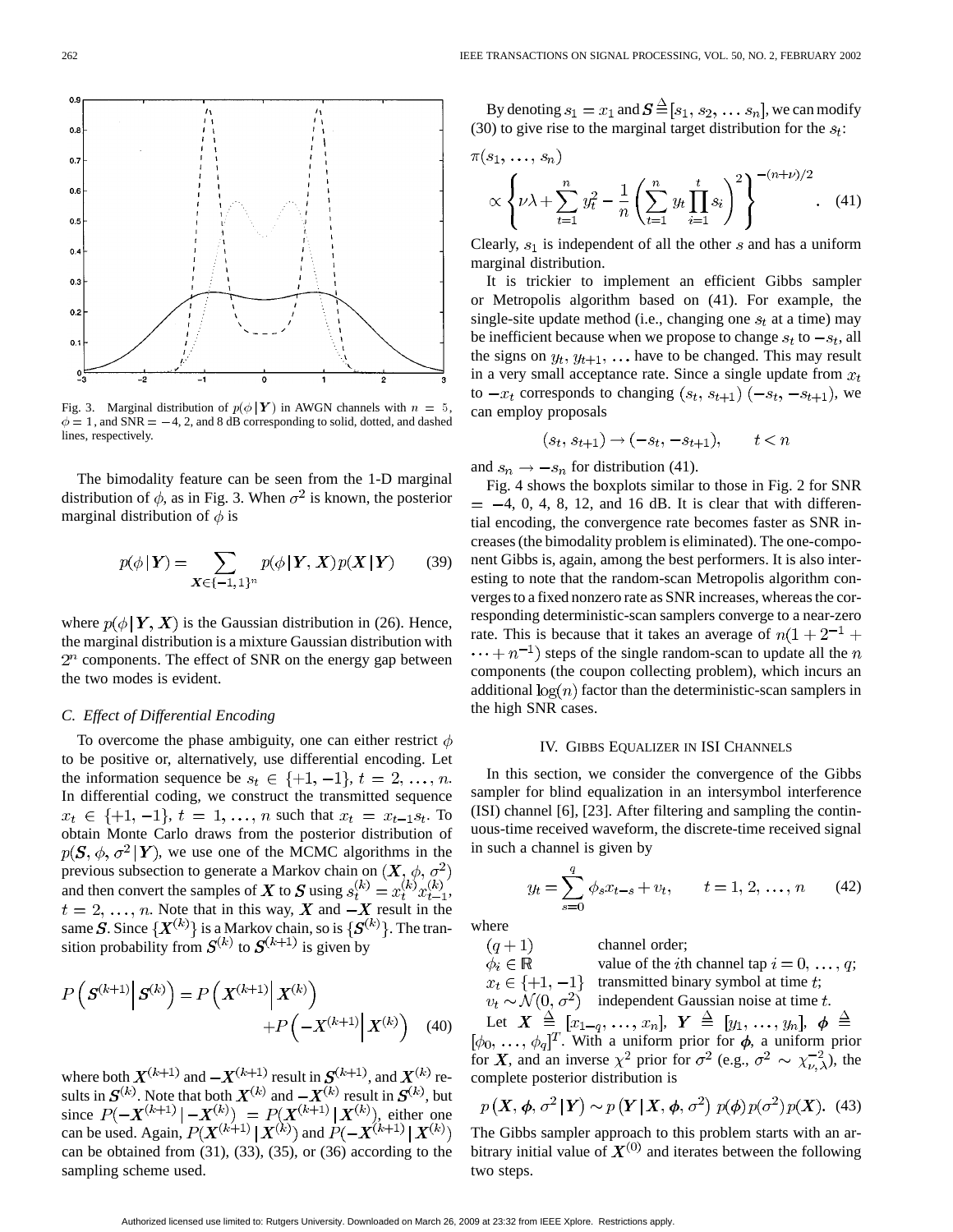

Fig. 4. Boxplots of convergence rates in AWGN channels (with differential coding) with  $n = 5$ ,  $\phi = 1$ . Two-component Gibbs detector, one-component deterministic scan Gibbs detector, one-component deterministic scan Metropolis detector, and five-step one-component random scan M-detector are shown in (a)–(d), respectively.

*Algorithm IV.1 [Two-Component Gibbs Equalizer in ISI Channel]:*

• Draw a sample  $(\boldsymbol{\phi}^{(k+1)}, \sigma^{2(k+1)})$  from the conditional distribution [given  $X^{(k)}$ ]

$$
p\left(\boldsymbol{\phi}, \sigma^2 \middle| \boldsymbol{X}^{(k)}, \boldsymbol{Y}\right) \propto \left(\sigma^2\right)^{-(n/2)} \exp\left[-\frac{1}{2\sigma^2} \sum_{t=1}^n \left(y_t - \boldsymbol{\phi}^T \boldsymbol{x}_t^{(k)}\right)^2\right] \times \left(\sigma^2\right)^{-(\nu+2)/2} \exp\left(-\frac{\nu\lambda}{2\sigma^2}\right) \propto \pi^{(k+1)}\left(\boldsymbol{\phi} \middle| \sigma^2\right) \pi^{(k+1)}\left(\sigma^2\right) \tag{44}
$$

where  $\mathbf{x}_t^{(k)} \stackrel{\Delta}{=} [x_t^{(k)}, \dots, x_{t-q}^{(k)}]^T$  for  $k = 0, 1, \dots$ , and

$$
\pi^{(k+1)}(\sigma^2) \sim \chi^{-2}\left(\nu + n - 1, \frac{\nu\lambda + W^{(k+1)}}{\nu + n - 1}\right) \tag{45}
$$
\n
$$
\pi^{(k+1)}\left(\phi \,|\, \sigma^2\right) \sim \mathcal{N}\left(\mu^{(k+1)}, \, \Sigma^{(k+1)}\right) \tag{46}
$$

$$
W^{(k+1)} = \sum_{t=1}^{n} y_t^2 - \left[ \sum_{t=1}^{n} x_t^{(k)} y_t \right]^T
$$

$$
\times \left[ \sum_{t=1}^{n} x_t^{(k)} x_t^{(k)T} \right]^{-1} \left[ \sum_{t=1}^{n} x_t^{(k)} y_t \right] (47)
$$

$$
\Sigma^{(k+1)} = \left[\frac{1}{\sigma^2} \sum_{i=1}^n x_i x_i^T\right]^{-1} \qquad (48)
$$

$$
\boldsymbol{\mu}^{(k+1)} = \Sigma^{(k+1)} \left( \frac{1}{\sigma^2} \sum_{t=1}^n x_t^{(k)} y_t \right). \tag{49}
$$

• Draw a sample  $X^{(k+1)}$  from the conditional distribution, given  $(\phi^{(k+1)}, \sigma^{2(k+1)})$  through the following iterations. For  $t = 1-q, \ldots, n$ , generate  $x_t^{(k+1)}$  from

$$
p\left(x_t \Big| \phi^{(k+1)}, \sigma^{2(k+1)}, Y, X_{[-t]}^{(k)}\right) \times \exp\left[-\frac{1}{2\sigma^{2(k+1)}} \sum_{j=1}^n \left(y_j - \phi^{(k+1)T} x_j^{(k)}\right)^2\right] \quad (50)
$$
\nwhere\n
$$
\mathbf{X}_{[-t]}^{(k)} \triangleq \left[x_{1-q}^{(k+1)}, \dots, x_{t-1}^{(k+1)}, x_{t+1}^{(k)}, \dots, x_M^{(k)}\right]
$$
\nand\n
$$
\mathbf{x}_j^{(k)} \triangleq \left[\mathbf{X}_{[-t]}^{(k)}\right]_{j-q:j}.
$$

The above algorithm generates a Markov chain

$$
X^{(0)}, \left(\boldsymbol{\phi}^{(1)}, \sigma^{2(1)}\right), X^{(1)}, \ldots, \left(\boldsymbol{\phi}^{(k)}, \sigma^{2(k)}\right), X^{(k)}, \ldots
$$

Now, consider only the  $X$  part of the above chain. It is again a first-order Markov chain taking values on a finite set  $\{+1, -1\}^{n+q+1}$  with transition probability from  $\mathbf{X}^{(k)}$  to being

$$
P\left(X^{(k+1)}\middle| X^{(k)}\right) \propto \int p\left(X^{(k+1)}\middle| X^{(k)}, \phi, \sigma^2, Y\right) \times p\left(\phi, \sigma^2\middle| X^{(k)}, Y\right) d\phi d\sigma^2 \propto \int \prod_{t=-q}^{n} p\left(x_t^{(k+1)}\middle| X_{[-t]}^{(k)}, \phi, \sigma^2, Y\right) \times p\left(\phi, \sigma^2\middle| X^{(k)}, Y\right) d\phi d\sigma^2. \tag{51}
$$

Authorized licensed use limited to: Rutgers University. Downloaded on March 26, 2009 at 23:32 from IEEE Xplore. Restrictions apply.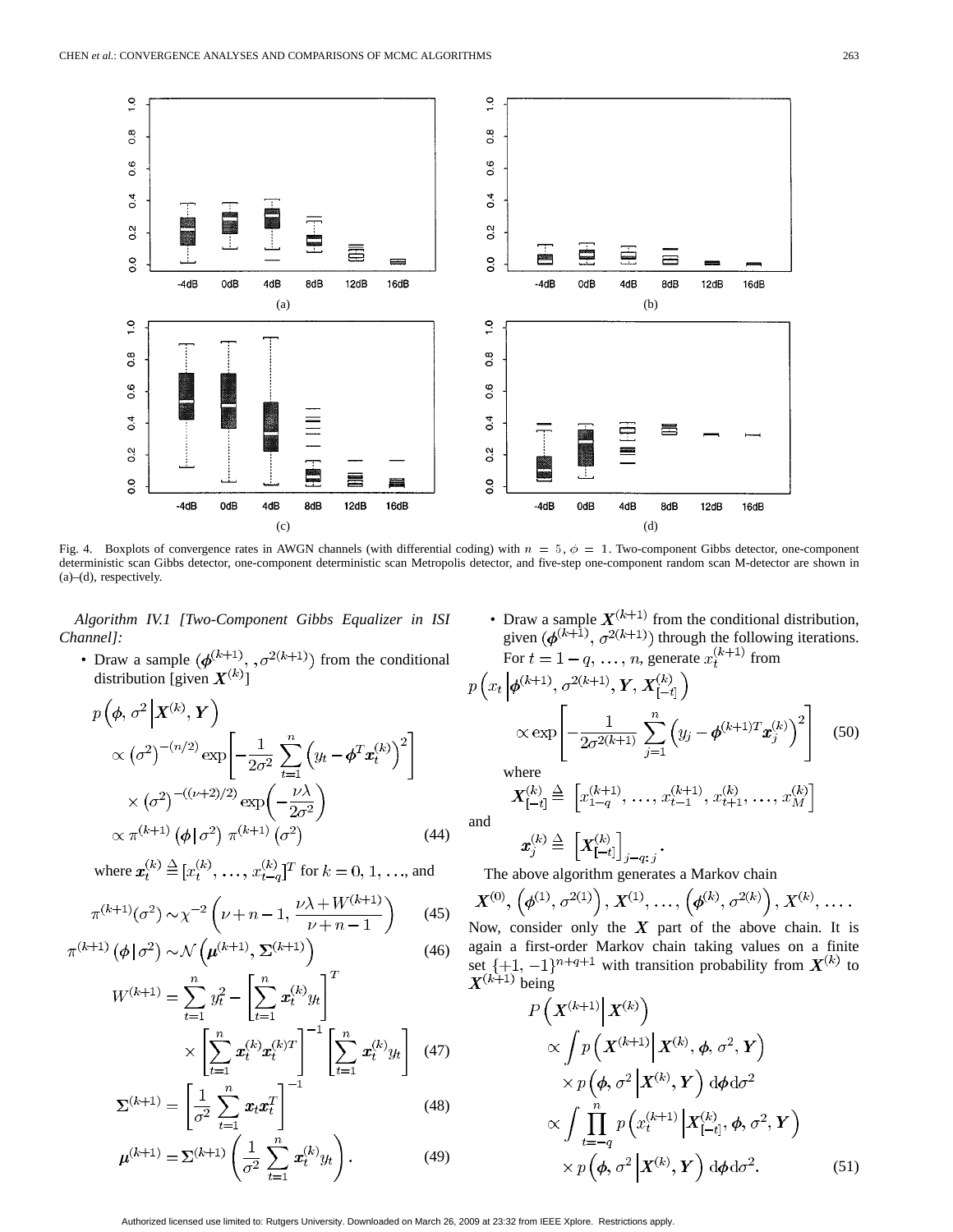With  $\sigma^2$  known, (51) is simplified to

$$
P\left(\boldsymbol{X}^{(k+1)}\middle|\boldsymbol{X}^{(k)}\right) \propto \int \prod_{t=-q}^{n} p\left(x_t^{(k+1)}\middle|\boldsymbol{\phi}, \boldsymbol{Y}, \boldsymbol{X}_{[-t]}^{(k)}\right) \times \psi\left(\boldsymbol{\phi}; \boldsymbol{\mu}^{(k+1)}, \boldsymbol{\Sigma}^{(k+1)}\right) d\boldsymbol{\phi} \quad (52)
$$

where  $\psi(z; \mu, \Sigma)$  is the density function of a multivariate Gaussian distribution  $\mathcal{N}(\mu, \Sigma)$ . The integral (52) can be easily evaluated using Monte Carlo integration by sampling  $\phi$  from  $\mathcal{N}(\boldsymbol{\mu}^{(k)}, \Sigma^{2(k+1)})$  and average the corresponding values of

$$
\prod_{t=-q}^{n} p\left(x_t^{(k+1)} \middle| \boldsymbol{\phi}, \boldsymbol{Y}, \boldsymbol{X}_{[-t]}^{(k)}\right).
$$
 (53)

Another interesting Gibbs sampling scheme, which can help alleviate the channel memory problem, is based on the "grouping" idea [5], [7], [9], [15]. In particular, Carter and Kohn [5] utilize a forward–backward algorithm to sample  $X$ jointly, conditional on  $Y$  and the parameters. This scheme is shown to be effective when the  $X$  forms a Gaussian Markov model or a Markov chain whose state variable takes on only a few values. In the ISI channel decoding problem, the  $x_t$  are i.i.d. symbols *a priori*, but they are correlated *a posteriori* because of the observed signal  $Y$  and the relationship (42). The induced correlation among the  $x_t$  vanishes after lag q. More precisely, instead of using  $(50)$  to sample X iteratively, one can draw  $X$  altogether.

*Algorithm IV.2 [Grouping-Gibbs Equalizer in ISI Channel]:*

- The first few steps are identical to the previous Gibbs equalizer.
- The last step is replaced by the forward–backward scheme. Conditional on  $\phi$  and  $\sigma$  (we suppress the superscript for iteration numbers), we have the joint distribution of  $X$ :

$$
p(X | \phi, \sigma, Y) \propto \exp \left[ -\frac{1}{2\sigma^2} \sum_{j=1}^n \left( y_j - \phi^T \mathbf{x}_j \right)^2 \right]
$$
  

$$
\equiv \exp \{ g_1(\mathbf{x}_1) + \dots + g_n(\mathbf{x}_n) \}
$$
 (54)

where  $\mathbf{x}_i = (x_{i-q}, \dots, x_i)$ . Thus, each  $\mathbf{x}_i$  can take  $2^{q+1}$ possible values. The following two steps produce a sample X from  $p(X | \phi, \sigma, Y)$ .

*Forward Summation:* Define  $f_1(x_1) = \exp\{g_1(x_1)\}\$ and compute recursively

$$
f_{j+1}(\boldsymbol{x}_{j+1}) = \sum_{x_j = q}^{1} [f_j(\boldsymbol{x}_j) \exp\{g_{j+1}(\boldsymbol{x}_{j+1})\}].
$$
 (55)

*Backward Sampling:* First, draw  $\mathbf{x}_n = (x_{n-q}, \dots,$ from distribution . Then, for  $j = n - q - 1, ..., 1$ , draw  $P(x_j | x_{j+1}, ..., x_n) \propto f_{j+q}(x_j, ..., x_{j+q}).$ 

Although the grouping idea is attractive for overcoming the channel memory problem, the additional computation cost may offset its advantages. More precisely, the forward–backward procedure needs about  $2<sup>q</sup>$  times more memory and about  $2<sup>q</sup>$ times more basic operations.

Similar to the previous section, we can integrate out the continuous parameters and write down the marginal target distribution of  $X$ :

$$
\pi(\mathbf{X}) \propto [\nu \lambda + W]^{-(n+\nu)/2} \tag{56}
$$

where

$$
W = \sum y_t^2 - \left[\sum x_t y_t\right]^T \left[\sum x_t x_t^T\right]^{-1} \left[\sum x_t y_t\right].
$$
 (57)

A similar idea in the ISI channel framework also appeared in [2]. We can then derive the one-component Gibbs and Metropolis algorithms accordingly. The phase ambiguity (i.e., likelihood unchanged when X is changed to  $-X$ ) can be clearly seen from this joint distribution.

*Algorithm IV.3 [One-Component Gibb/Metropolis Equalizer in ISI Channel]:*

• Choose  $t$  from  $1, \ldots, n$  by either the random scan or the systematic scan. Let  $X^{(k+1)} = Z$ , where  $z_s = x_s^{(k)}$  for  $s \neq t$  and  $z_t = -x_t^{(k)}$  with probability

$$
\frac{\pi(\mathbf{Z})}{\pi\left(\mathbf{X}^{(k)}\right) + \pi(\mathbf{Z})}
$$
\n(58)

for the Gibbs equalizer or with probability

$$
\min\left\{1, \frac{\pi(\mathbf{Z})}{\pi\left(\mathbf{X}^{(k)}\right)}\right\} \tag{59}
$$

for the Metropolis equalizer, where  $\pi(\mathbf{X})$  is as in (56). Otherwise, let  $\mathbf{X}^{(k+1)} = \mathbf{X}^{(k)}$ . When the variance  $\sigma^2$  is known

$$
\pi(X) \propto \left\{ \frac{1}{\left| \sum x_t x_t^T \right|^{q/2}} \right\}
$$
  
 
$$
\times \exp\left(\frac{1}{2\sigma^2} \left[ \sum x_t y_t \right]^T \left[ \sum x_t x_t^T \right]^{-1} \left[ \sum x_t y_t \right] \right\}. \quad (60)
$$

To overcome the phase ambiguity, we use differential coding in all of our algorithms. Denote  $S \stackrel{\triangle}{=} [s_2, \ldots, s_n]$  as the information bits. Let  $s_t^{(k)} = x_t^{(k)} x_{t-1}^{(k)}, t = 2, \ldots, n$ . Since forms a Markov chain,  $S^{(k)}$  is a Markov chain as well. The transition probability from  $S^{(k)}$  to  $S^{(k+1)}$  is

$$
P\left(\mathbf{S}^{(k+1)}\middle|\mathbf{S}^{(k)}\right) = P\left(\mathbf{X}^{(k+1)}\middle|\mathbf{X}^{(k)}\right) + P\left(-\mathbf{X}^{(k+1)}\middle|\mathbf{X}^{(k)}\right) \tag{61}
$$

where both  $X^{(k+1)}$  and  $-X^{(k+1)}$  result in  $S^{(k+1)}$ , and  $X^{(k)}$ results in  $S^{(k)}$ .

Fig. 5 shows the result of a simulation study for sample size  $n = 5$ ,  $\phi = [1, 0.5]$ , and five different SNR values (which are defined as  $||\phi||^2/\sigma^2$  at  $-2$ , 0, 2, 4 and 6 dB. Fifty samples of the X, Y are simulated with  $v_t \sim \mathcal{N}(0, \sigma^2)$ , where  $\sigma^2$  is determined by the SNR. Then, the transition matrix is constructed according to Algorithms IV.1–IV.3 (for the onecomponent deterministic scan Gibbs equalizer). Then, secondlargest eigenvalues in absolute value are obtained. It can be seen that the one-component deterministic-scan Gibbs [see Fig. 5(b)] outperformed all other algorithms. The grouping-Gibbs equalizer [see Fig. 5(c)] is better than the two-component Gibbs [see Fig. 5(a)]. However, its computation is about twice ( $2^q$  with  $q =$ ) that of the two-component Gibbs. Fig. 5(d) plots the results for the two-step transition of the two-component Gibbs, which requires about the same computation as the grouping-Gibbs. It shows that the standard two-component Gibbs equalizer is comparable with the grouping-Gibbs in this example. We can also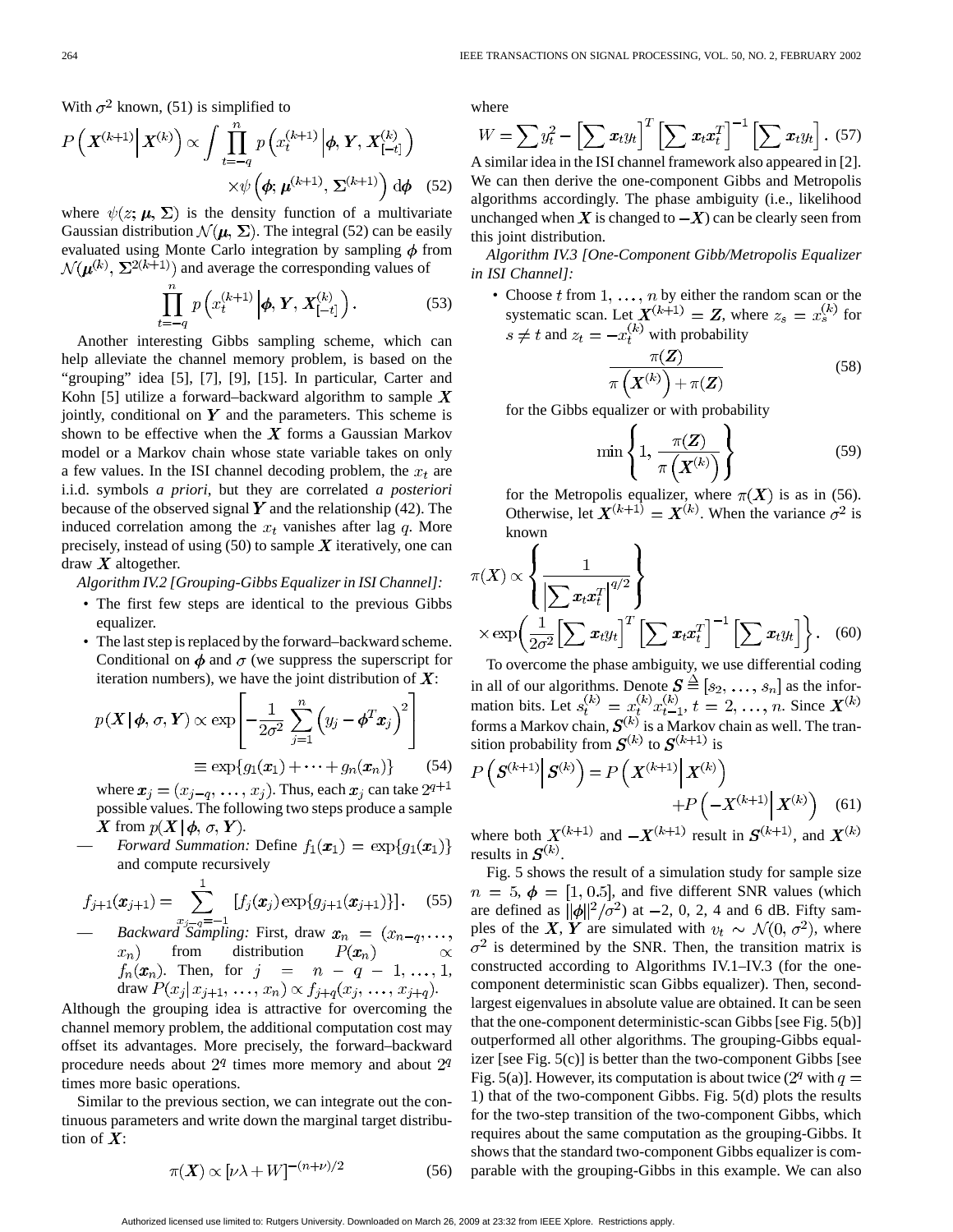

Fig. 5. Boxplots of convergence rates in ISI channels with  $q = 1$ :  $n = 5$ ,  $\phi = [1, 0.5]$ . Two-component Gibbs detector, one-component deterministic scan Gibbs detector, grouping-Gibbs equalizer, and two-step two-component Gibbs detector are shown in (a)–(d), respectively.



Fig. 6. Boxplots of convergence rates in ISI systems with  $q = 1$ ,  $n = 5$ , SNR = 6 dB, and  $\phi = [1, \phi_1]$ . From (a) Two-component Gibbs. (b) One-component deterministic scan Gibbs. (c) Grouping-Gibbs. (d) Two-step two-component Gibbs detectors.

see that as the SNR increases, the convergence becomes slower. This is contrary to that in the AWGN channel (Fig. 4), where higher SNR results in faster convergence. The key reason is the "channel memory" problem and the shifting ambiguity to be discussed later.

Fig. 6 shows the boxplots of the same setting as that in Fig. 5 for SNR = 6 dB and  $\phi = [1, \phi_1]$ . The boxplots show the convergence rates for  $\phi_1 = -0.7, 0.01, 0.1, 0.5, 0.9$  for Algorithms IV.1–IV.3. We can see that the Gibbs sampler converges slower when  $\phi_1$  is close to 0. This is due to the fact that the shift ambiguity increases when  $\phi_1$  is close to 0. Note that the posterior distribution evaluated at  $\phi = [r, 0]$  and  $\phi = [0, r]$  have the same value. When data is generated from  $\phi = [1, 0]$ , the posterior modes for  $\phi$  will be around both  $\phi = [1, 0]$  and  $\phi = [0, 1]$ with the same height, corresponding to  $(x_1, x_2, \ldots, x_n)$  and its shifted version  $(x_2, \ldots, x_n, x_{n+1})$ , respectively. If SNR is large, the Gibbs sample will have difficulty moving from one mode to the other, resulting in slow convergence rate. Wang and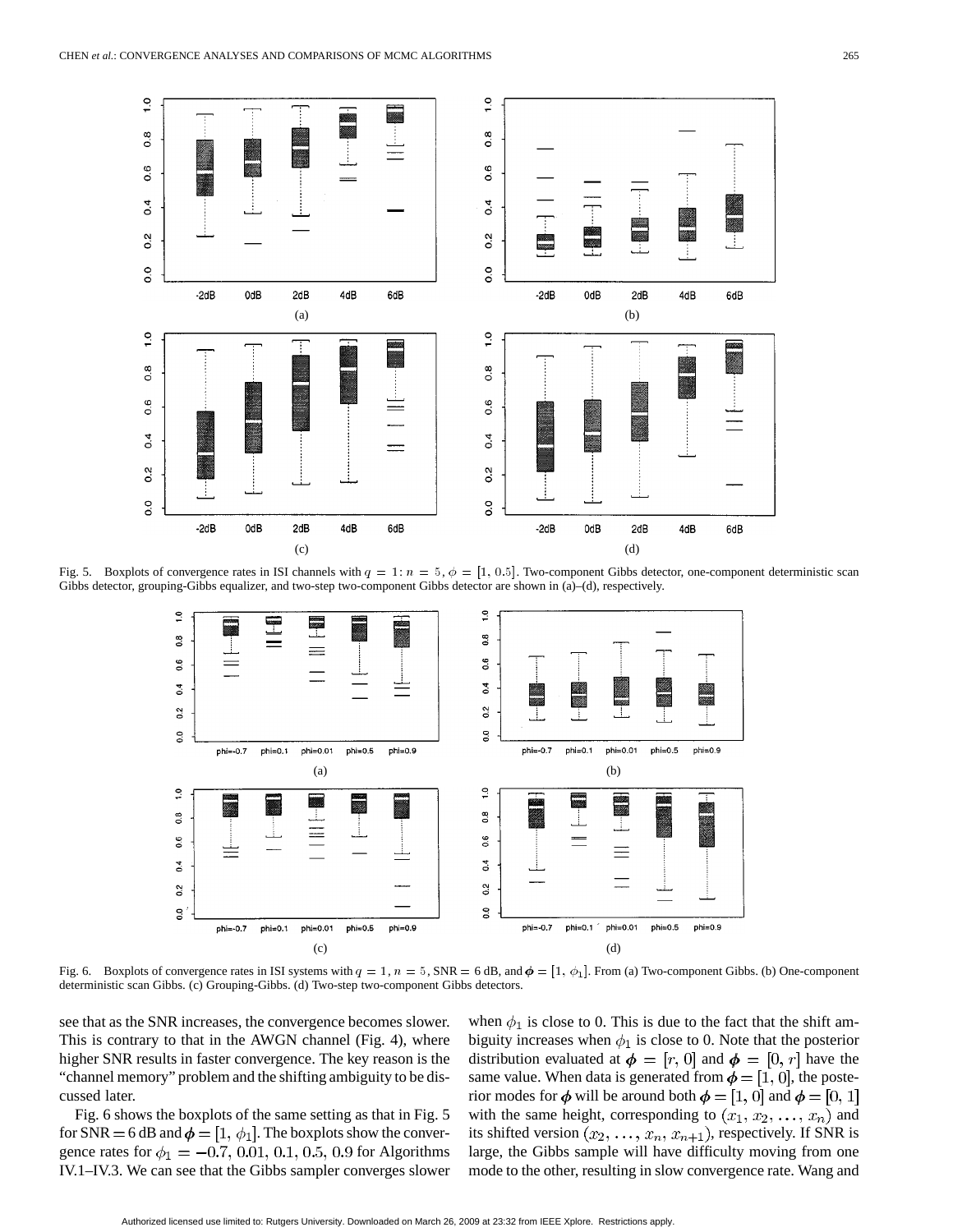

Fig. 7. Autocorrelations of the MCMC equalizers for an ISI system with  $q = 4$ ,  $n = 50$ , and SNR = 8 dB. (a) Two-component Gibbs. (b) One-component Gibbs. (c) Group-Gibbs. (d) Eight-step transition for two-component Gibbs. (e) Two-step one-component Gibbs.

Chen [23] showed that an effective method is to impose constraints on the channel parameters  $\phi$  and to employ rejection sampling in combination with shift operation to generate Monte Carlo samples. In the MCMC framework, one can also incorporate a shift proposal and use the general Metropolis–Hastings rule [14] to guide the Markov transitions.

To compare the algorithms more realistically, we simulated 50 observations from model (42) with

$$
\phi = [-0.1987, 0.4812, 0.9162, -0.1833]^{T}.
$$

Algorithms IV.1–IV.3 were performed under the constraint that  $\phi_3$  is positive and has the largest magnitude. Each algorithm was run 20 000 iterations, and the statistic  $W$  in (57) were recorded for each iteration. We observed that all the algorithms were trapped in a shift mode in 20 000 iterations if no constraint was imposed.

As discussed in Section II, sample autocorrelations of a test function can be used as an alternative measure of convergence rate. The autocorrelation of the sequence  $W$ , after discarding the first 2000 iterations, were calculated and shown in Fig. 7(a)–(e). [Note that the scales for Fig. 7(a)–(e) are different.] Fig. 7(c) shows the eight-step autocorrelation of the two-component Gibbs, which is comparable with that of Fig.7(b). Since the computation cost for the grouping-Gibbs is about eight times as much as the two-component Gibbs, we conclude that for this example, the two-component Gibbs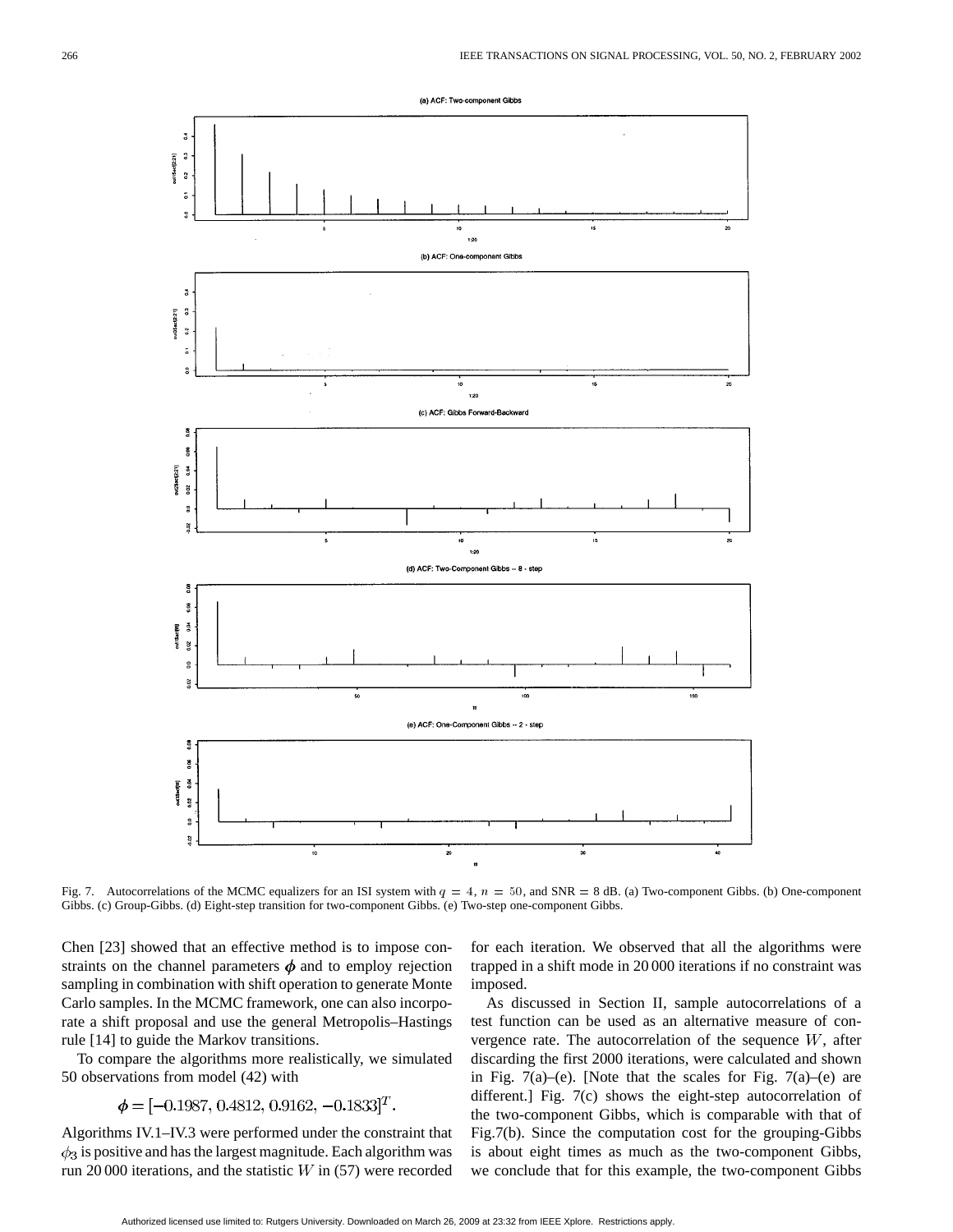is as efficient as the Grouping-Gibbs. It is also seen that the one-component deterministic-scan Gibbs sampler again performed the best (which is about four times more efficient than the two-component one) in this example.

# V. GIBBS MULTIUSER DETECTOR IN CDMA CHANNELS

Consider a CDMA system with  $K$  users, employing normalized modulation waveforms  $h_1, \ldots, h_K$  and signaling in the presence of additive white Gaussian noise. After filtering and sampling the continuous-time received waveform, the received signal at time  $t$  is given by

$$
r_t = H\Phi x_t + v_t \tag{62}
$$

where  $\mathbf{H} \triangleq [\mathbf{h}_1 \ \mathbf{h}_2 \cdots \mathbf{h}_K]$  contains the spreading waveforms of all users,  $\mathbf{\Phi} \stackrel{\Delta}{=} \text{diag}\{\phi_1, \phi_2, \ldots, \phi_K\}$  contains real amplitude of each user,  $x_t \stackrel{\Delta}{=} [x_{1,t} \ x_{2,t} \cdots x_{K,t}]^T$  contains the binary symbols sent by all users at time t, and  $v_t \sim \mathcal{N}(0, \sigma^2 \mathbf{I}_N)$  is the ambient Gaussian noise vector at time  $t$ . Clearly, the CDMA system is a generalization of the AWGN in that the multiuser symbol can be viewed as a "supersymbol."

At the receiver, the received signal  $r_t$  is correlated with each of the spreading waveform to obtain the following sufficient statistic:

$$
\boldsymbol{y}_t \stackrel{\Delta}{=} \boldsymbol{H}^T \boldsymbol{r}_t = \boldsymbol{R} \boldsymbol{\Phi} \boldsymbol{x}_t + \boldsymbol{u}_t \tag{63}
$$

where

$$
R \stackrel{\Delta}{=} H^T H
$$
  

$$
\mathbf{u}_t \sim \mathcal{N}(0, \sigma^2 R).
$$

The multiuser waveform correlation matrix  $\bm{R}$  is known at the receiver. For equiponderated signals, it is given by

$$
\mathbf{R} = \begin{bmatrix} 1 & \rho & \cdots & \rho \\ \rho & 1 & \cdots & \rho \\ \vdots & \vdots & \ddots & \vdots \\ \rho & \rho & \cdots & 1 \end{bmatrix}_{K \times K}
$$

where  $\rho$  ( $0 \leq \rho < 1$ ) is the correlation between the signaling waveform of any two users.

Denote  $\boldsymbol{\phi} \triangleq [\phi_1 \cdots \phi_K]^T$  and  $\boldsymbol{X}_t = \text{diag}\{x_1, t, \dots, x_{K, t}\}.$ Denote also  $\mathcal{X} \equiv [x_1, \ldots, x_n]$  and  $Y \equiv [y_1, \ldots, y_n]$ . With a flat prior for  $\phi$  and known  $\sigma^2$ , a Gibbs sampler starts with an initial value  $\mathcal{X}^{(0)}$  and iterates between the following steps for  $j = 0, 1, \ldots$ 

*Algorithm V.1 [Gibbs Multiuser Detector in CDMA Channel]:*

• Draw a sample  $\phi^{(j+1)}$  from the following conditional distribution [given  $\mathcal{X}^{(j)}$ ]:

$$
p\left(\phi\middle|\mathcal{X}^{(j)}, Y\right) \sim \mathcal{N}\left(\mu^{(j+1)}, \Sigma^{(j+1)}\right)
$$
 (64)

where

$$
\Sigma^{(j+1)} \stackrel{\triangle}{=} \left[\frac{1}{\sigma^2} \sum_{t=1}^n X_t^{(j)} \mathbf{R} X_t^{(j)}\right]^{-1} \tag{65}
$$

$$
\boldsymbol{\mu}^{(j+1)} \stackrel{\Delta}{=} \boldsymbol{\Sigma}^{(j+1)} \left( \frac{1}{\sigma^2} \sum_{t=1}^n \boldsymbol{X}_t^{(j)} \boldsymbol{y}_t \right). \tag{66}
$$

• For  $t = 1, \ldots, n$  and  $k = 1, \ldots, K$ , draw a sample  $x_k^{(j+1)}$  from the following:

$$
\frac{p\left[x_{k,t} = +1 \middle| Y, \phi^{(j+1)}, \mathcal{X}_{[-k,-t]}^{(j)}\right]}{p\left[x_{k,t} = -1 \middle| Y, \phi^{(j+1)}, \mathcal{X}_{[-k,-t]}^{(j)}\right]}
$$
\n
$$
= \exp\left\{\frac{2\phi_k^{(j+1)}}{\sigma^2} \left(y_{k,t} - \mathbf{e}_k^T \mathbf{R} \Phi^{(j+1)} \mathbf{x}_{k,t}^{0(j)}\right)\right\} \quad (67)
$$

where

$$
\mathbf{x}_{k,t}^{0(j)} \stackrel{\Delta}{=} \left[ x_{1,t}^{(j+1)} \cdots x_{k-1,t}^{(j+1)}, 0, x_{k+1,t}^{(j)} \cdots x_{K,t}^{(j)} \right]^T
$$

and  $e_k$  denotes the kth unit basis vector of  $\mathbb{R}^K$ .

The one-component Gibbs detector can be derived easily as in the AWGN cases and is omitted here. Again, to cope with the phase ambiguity, we use differential encoding for each user. Let the information sequence of the  $k$ <sup>th</sup> user be  $s_{k,t} \in \{+1, -1\}, t = 2, \ldots, n$ ; then, the transmitted sequence for this user is given by  $x_{k,t} = x_{k,t-1} s_{k,t}, t = 1, \ldots, n$ . Denote  $s_t \triangleq [s_{1,t} \cdots s_{K,t}]^T$  and  $S \triangleq [s_2, \ldots, s_n]$ , and let  $diff(X) = S.$ 

The foregoing Gibbs iteration generates a Markov chain

$$
\mathcal{S}^{(0)}, \pmb{\phi}^{(1)}, \mathcal{S}^{(1)}, \dots, \pmb{\phi}^{(n)}, \mathcal{S}^{(n)}, \dots.
$$

The transition matrix is

$$
P\left(\mathcal{S}^{(j+1)}\middle|\mathcal{S}^{(j)}\right) = P\left(\mathcal{X}^{(j+1)}\middle|\mathcal{X}^{(j)}\right) + P\left(-\mathcal{X}^{(j+1)}\middle|\mathcal{X}^{(j)}\right) \tag{68}
$$

where  $\text{diff}(\boldsymbol{\mathcal{X}}^{(j)}) = \boldsymbol{\mathcal{S}}^{(j)}$ ,  $\text{diff}(\boldsymbol{\mathcal{X}}^{(j+1)}) = \text{diff}(-\boldsymbol{\mathcal{X}}^{(j+1)}) =$  $S^{(j+1)}$  and

$$
P\left(\boldsymbol{\mathcal{X}}^{(j+1)}\middle|\boldsymbol{\mathcal{X}}^{(j)}\right)
$$
\n
$$
= \int \left\{\prod_{t=1}^{n} \prod_{k=1}^{K} p\left(x_{k,t}^{(j+1)}\middle| Y, \boldsymbol{\phi}, \boldsymbol{\mathcal{X}}_{[-k,-t]}^{(j)}\right) \right\}
$$
\n
$$
\times \psi\left(\boldsymbol{\phi}; \boldsymbol{\mu}^{(j+1)}, \boldsymbol{\Sigma}^{(j+1)}\right) \right\} d\boldsymbol{\phi}. \qquad (69)
$$

To investigate the convergence property of this algorithm, we carried out a small simulation study. For  $k = 2$ ,  $n = 4$ ,  $\rho = 0.5$ ,  $\phi_1 = \phi_2 = 1$ , and four different levels of SNR (defined as  $\phi_1^2/\sigma^2$ ) (SNR = 2, 4, 6, 8, 10, 12 dB), we simulated fifty sequences each and calculated their convergence rate. Fig. 8(a) shows the boxplots of the convergence rate for different SNRs.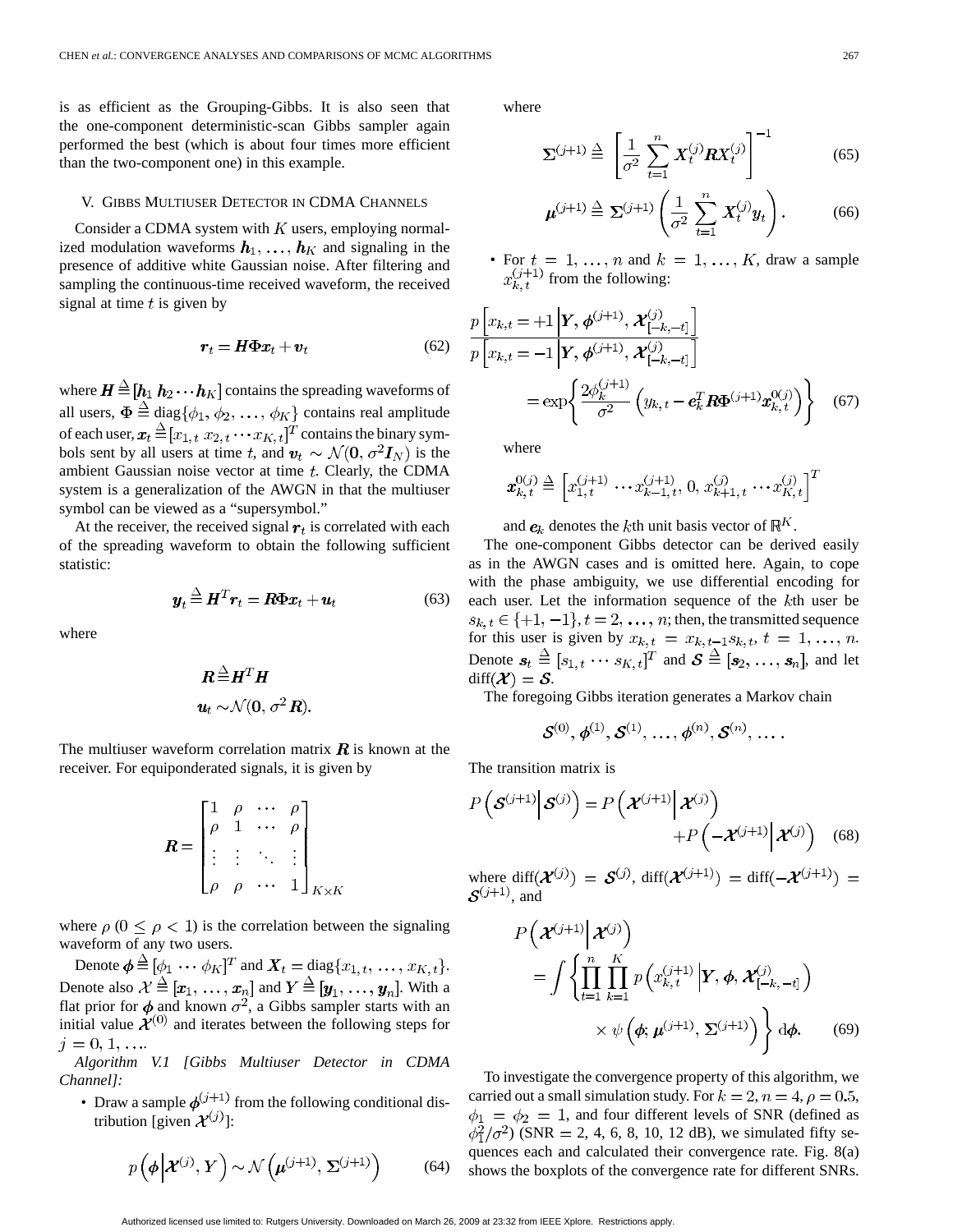(b) CDMA unknown channel: different rho





Fig. 8. Boxplots of the convergence rates in CDMA channels. (a)  $n = 4$ ,  $K = 2$ ,  $\rho = 0.5$ . (b)  $n = 4$ ,  $K = 2$ , and SNR = 0 dB.



Fig. 9. Boxplots of convergence rates for multiuser systems. (a)  $n = 1, K = 5, \rho = 0.5$ . (b)  $n = 1, K = 5$ , and SNR = 0 dB.

We can see that as SNR becomes larger, the Gibbs sampler becomes stickier, with slower convergence rate, due to the fact that  $x_t$ 's are sampled conditioning on the other x's as that in the ISI channel (see Fig. 5).

The next simulation is designed to see the effect of the correlation  $\rho$ . For  $K = 2$ ,  $n = 4$ ,  $\phi_1 = \phi_2 = 1$ , and SNR = 2 dB and four different values of  $\rho = [0.1, 0.3, 0.5, 0.7, 0.9]$ , we simulated 50 samples each and calculated their convergence rate. Fig. 8(b) shows the boxplots of the convergence rate for each  $\rho$ . It is seen that the high correlation of user signals results in a slower convergence of the Gibbs multiuser detector.

Another interesting situation is the detection of the multiuser symbols when the channel conditions (i.e.,  $\phi$  and  $\sigma^2$ ) are known to the receiver [20]. In this case, the system (63) becomes independent for different  $t$ . That is

$$
p(\mathcal{X} | \mathbf{Y}) = \prod_{t=1}^{n} p(\mathbf{x}_t | \mathbf{y}_t).
$$

Hence, we can simply consider the case that  $n = 1$ . The Gibbs algorithms for interference cancellation becomes the following. Given initial values  $x^{(0)}$ , a Gibbs sampler iterates between the following steps for  $j = 1, 2, ...$ 

*Algorithm V.2 [Gibbs Interference Canceler in CDMA Channel]:*

• For  $k = 1, ..., K$ , draw a sample  $x_k^{(j+1)}$  from the following.

$$
\frac{p\left[x_k = +1 \middle| Y, \mathbf{x}_{[-k]}^{(j)}\right]}{p\left[x_k = -1 \middle| Y, \mathbf{x}_{[-k]}^{(j)}\right]}
$$
\n
$$
= \exp\left\{\frac{2\phi_k^{(j+1)}}{\sigma^2} \left(y_k - \mathbf{e}_k^T \mathbf{R} \boldsymbol{\Phi} \mathbf{x}_k^{0(j)}\right)\right\} \tag{70}
$$
\nwhere

where

$$
\mathbf{x}_{k}^{0(j)} \stackrel{\Delta}{=} \left[ x_{1}^{(j+1)} \cdots x_{k-1}^{(j+1)}, 0, x_{k+1}^{(j)} \cdots x_{K}^{(j)} \right]^{T}
$$

and  $e_k$  denotes the kth unit basis vector of  $\mathbb{R}^K$ .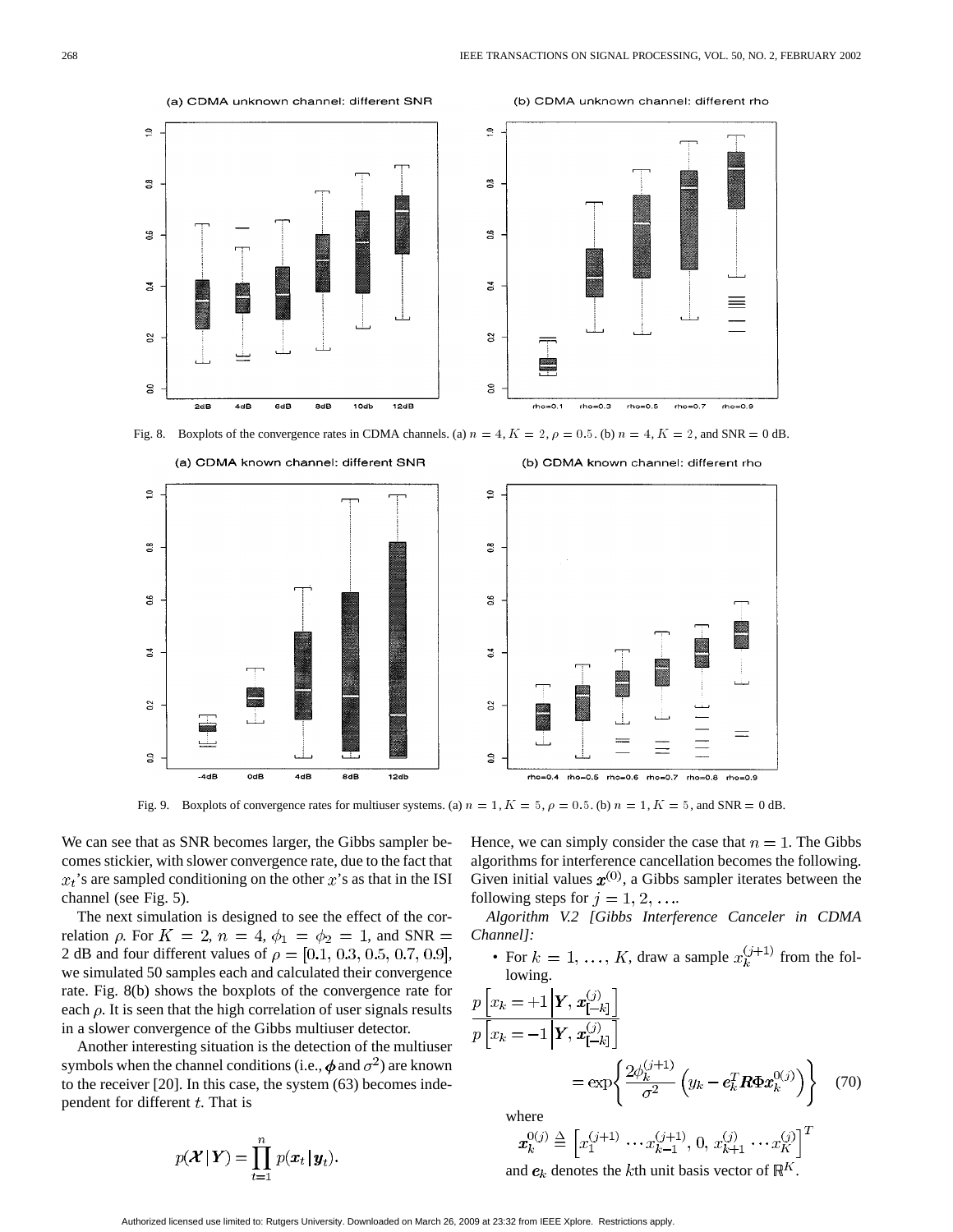The transition matrix then becomes

$$
P\left(\boldsymbol{x}^{(j+1)}\Big|\,\boldsymbol{x}^{(j)}\right) = \prod_{k=1}^{K} p\left(x_k^{(j+1)}\Big|\boldsymbol{Y},\boldsymbol{x}_{[-k]}^{(j)}\right). \tag{71}
$$

Differential coding is not necessary since there is no phase ambiguity when  $\Phi$  is known. Note that the above Gibbs sampler is defined on the  $\{-1, 1\}^K$  cube and is, thus, geometrically convergent. To get some insights on its convergence rate, we simulated 50 samples from the system with  $K = 5$ ,  $\phi_1 = \cdots = \phi_5 = 1$ , and  $\rho = 0.5$  for SNR = -4, 0, 4, 8, 12 dB, respectively. The corresponding convergence rates were calculated and shown in Fig. 9(a). Again, it can be seen that for small SNR, the convergence is faster, whereas for large SNR, the range of the convergence rate becomes larger. It depends significantly on the observed signals, with many rates close to 1.

To obtain some insights on the effect of the correlation  $\rho$ , we simulated 50 samples for  $K = 5$ ,  $\phi_1 = \cdots = \phi_5 = 1$ , SNR = 0 dB, and  $\rho = 0.4, 0.5, 0.6, 0.7, 0.8, 0.9$ . Fig. 9(b) shows the boxplots. We can see clearly that as  $\rho$  increases, the convergence becomes slower.

# VI. CONCLUSIONS

In this paper, we investigated the convergence properties of Bayesian MCMC receivers in AWGN channels, ISI channels, and multiuser CDMA channels. We have shown that these MCMC receivers converge geometrically. The rate of the convergence depends on various characteristics of the channel, particularly the SNR, the correlation between the observations, and various ambiguities. Among many possible MCMC designs, we found that the idea of integrating out continuous parameters [2], [15] provides a consistent performance improvement for the standard two-component Gibbs sampler in all examples we have tested. The grouping technique based on the forward–backward method [5] can be useful for decoding the ISI channels. However, its additional computation cost may be more than offset its benefits when the number of channel taps are large.

The differential coding is efficient in removing the phase ambiguity and can be used to accelerate the convergence of the Gibbs sampler. When applied to more complicated problems such as ISI and CDMA channels, however, the effect of differential coding diminishes, and some other tricks, such as using a shift proposal or imposing appropriate constraints, are needed. By implementing various tactics to accelerate the convergence, the Bayesian receivers can be more efficient and accurate. Our study also shows that although the exact convergence rate of an MCMC sampler or even a reasonable bound of it is difficult to obtain, results based on small and simple systems and on autocorrelation plots often yield important insights on the convergence properties.

#### **REFERENCES**

[1] C. Andrieu, E. Barat, and A. Doucet, "Bayesian deconvolution of noisy filtered point processes," *IEEE Trans. Signal Proccessing*, vol. 49, pp. 134–146, Jan. 1999.

- [2] C. Andrieu, A. Doucet, and S. J. Godsill, "Blind deconvolution of convolutive discrete source mixture," in *Proc. Workshop IEEE NNSP*, Cambridge, MA, 1998.
- [3] R. N. Bhattacharya and E. C. Waymire, *Stochastic Processes with Applications*. New York: Wiley, 1990.
- [4] A. Berman and R. J. Plemmons, *Nonnegative Matrices in the Mathematical Sciences*. Philadelphia, PA: SIAM, 1994.
- [5] C. K. Carter and R. Kohn, "On Gibbs sampling for state space models," *Biometrika*, vol. 81, no. 3, pp. 541–553, 1994.
- [6] R. Chen and T.-H. Li, "Blind restoration of linearly degraded discrete signals by Gibbs sampler," *IEEE Trans. Signal Processing*, vol. 43, pp. 2410–2413, Sept. 1995.
- [7] T. C. Clapp and S. J. Godsill, "Bayesian blind deconvolution for mobile communications," in *Proc. Inst. Elect. Eng. Colloq. Adaptive Signal Process. Mobile Commun. Syst.*, London, U.K., 1997.
- [8] P. Diaconis and D. Stroock, "Geometric bounds for eigenvalues for Markov chains," *Ann. Appl. Probab.*, vol. 1, pp. 36–61, 1991.
- [9] A. Doucet and P. Duvaut, "Fully Bayesian analysis of hidden Markov models," in *Proc. Euro. Signal Process. Conf.*, Trieste, 1996.
- [10] A. Frigessi, P. Distefano, C. R. Hwang, and S. J. Sheu, "Convergence rates of the Gibbs sampler; the Metropolis algorithm and other single-site updating dynamics," *J. R. Statist. Soc. B*, vol. 55, no. 1, pp. 205–219, 1993.
- [11] C. N. Georghiades and J. C. Han, "Sequence estimation in the presence of random parameters via the EM algorithm," *IEEE Trans. Commun.*, vol. 45, no. 3, pp. 300–308, Mar. 1997.
- [12] M. Jerrum and A. Sinclair, "Approximating the permanent," *SIAM J. Comput.*, vol. 18, no. 6, pp. 1149–1178, 1989.
- [13] J. S. Liu, "Peskun's theorem and a modified discrete-state Gibbs sampler," *Biometrika*, vol. 83, no. 3, pp. 681–682, 1996.
- [14] , *Monte Carlo Strategies in Scientific Computing*. New York: Springer-Verlag, 2001.
- [15] J. S. Liu, W. H. Wong, and A. Kong, "Covariance structure of the Gibbs sampler with applications to the comparisons of estimators and augmentation schemes," *Biometrika*, vol. 81, no. 1, pp. 27–40, 1994.
- [16] J. S. Liu, W. H. Wong, and A. Kong, "Covariance structure and convergence rate of the Gibbs sampler with various scans," *J. R. Statist. Soc. B*, vol. 57, no. 1, pp. 157–169, 1995.
- [17] E. Nummelin, *General Irreducible Markov Chains and Non-Negative Operators*. Cambridge, U.K.: Cambridge Univ. Press, 1984.
- [18] G. O. Roberts and J. S. Rosenthal, "Markov-chain Monte Carlo: Some practical implications of theoretical results," *Can. J. Statist.*, vol. 26, no. 1, pp. 5–20, 1998.
- [19] J. S. Rosenthal, "Minorization conditions and convergence-rates for Markov-chain Monte-Carlo," *J. Amer. Statist. Assoc.*, vol. 90, no. 430, pp. 558–566, 1995.
- [20] T. M. Schmidl, A. Gatherer, X. Wang, and R. Chen, "Interference cancellation using the Gibbs sampler," in *Proc. 2000 IEEE Semi Annual Veh. Technol. Conf.* , Boston, MA, Sept. 27–29, 2000.
- [21] L. Tierney, "Markov-chains for exploring posterior distributions," *Ann. Statist.*, vol. 22, no. 4, pp. 1701–1728, 1994.
- [22] X. Wang and R. Chen, "Adaptive Bayesian multiuser detection for synchronous CDMA in Gaussian and impulsive noise," *IEEE Trans. Signal Processing*, vol. 48, pp. 2013–2028, July 2000.
- [23] , "Blind turbo equalization in Gaussian and impulsive noise," *IEEE Trans. Veh. Technol.*, vol. 50, pp. 1092–1105, July 2001.



**Rong Chen** (M'92) received the B.S. degree in mathematics from Peking University, Beijing, China, in 1985 and the M.S. and Ph.D. degrees in statistics from Carnegie Mellon University, Pittsburgh, PA, in 1987 and 1990, respectively.

He is a Professor with the Department of Information and Decision Sciences, College of Business Administration, University of Illinois at Chicago (UIC). Before joining UIC in 1999, he was with the Department of Statistics, Texas A&M University, College

Station. His main research interests are in time series analysis, statistical computing and Monte Carlo methods in dynamic systems, and statistical applications in engineering and business. He is an Associate Editor for the *Journal of American Statistical Association*, the *Journal of Business and Economic Statistics*, *Statistica Sinica*, and *Computational Statistics*.